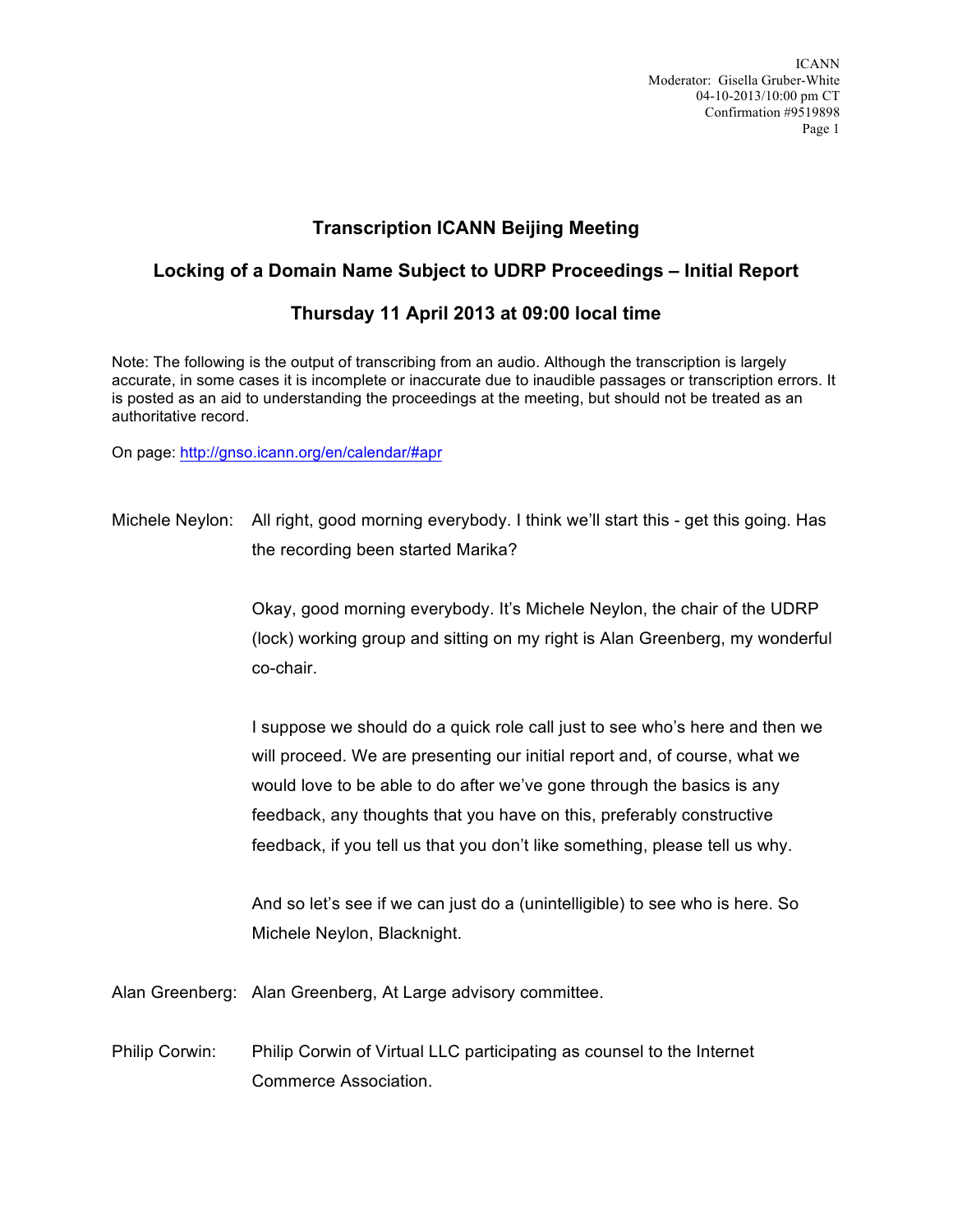- Erika Randall: Erika Randall, ICANN staff.
- Marika Konings: Marika Konings, ICANN staff.
- Lars Hoffman: Lars Hoffman, ICANN staff.
- John Berard: John Berard from the business constituency.
- Berry Cobb: And Berry Cobb from ICANN staff.
- Michele Neylon: and for the record we also have John Berryhill sitting down at the table ignoring us, but okay. We have apologies from (Luke Sufere) who's going to the trademark clearinghouse which is right up against this, I think, several of our other regular members, have ended up at the other sessions because it's running straight up against this one.

Please, people, there is plenty of space at the table if you'd like to come up. And Elliot - I see Elliot Noss is in the room. Okay, yes. Okay, if you want to come up to the table because you want to be closer to participate or if you want to be honest like Elliot and just leach the power, feel free.

Okay then, so the UDRP (lock) working group, for those of you who aren't familiar with this, we'll just go through the slides very, very quickly and then open it up hopefully for some feedback from the rest of you. Do we have anybody on the phone bridge, Marika, (instructor)?

- Marika Konings: This is Marika. I don't think we have anyone on the phonebridge but we actually have people listening into the Adobe Connect amongst which (unintelligible) who's also a member of the working group.
- Michele Neylon: Okay, good morning to those of you who are joining us remotely as well. Excuse me.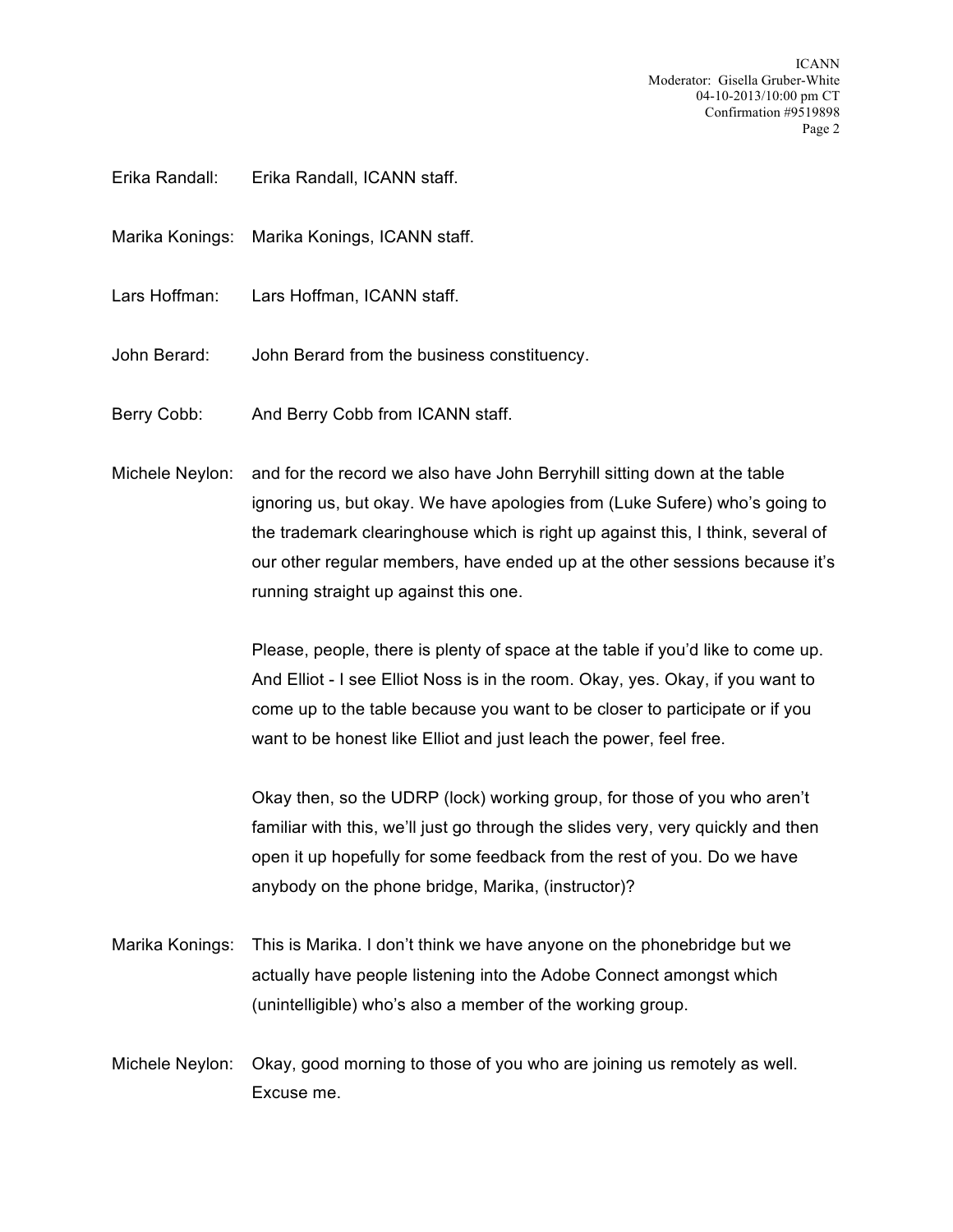Alan Greenberg: Can I have a second?

Michele Neylon: Of course we can. Go ahead.

- Alan Greenberg: Hi. I just wanted to say I support the work of this group fully, that I have a full overlap conflict right now and I'll be leaving in about 15 minutes, so it's says nothing about the work of this group or Michele.
- Michele Neylon: It was about me. He just wouldn't admit it but we will work on the basis that he actually has got a full schedule.

Okay then, so we're just going to - we'll present the report and I'll try to go through these slides quickly. If I'm speaking far too quickly with my charming Irish accent and you can't understand a word I'm saying, please do let me know. Otherwise, I'll assume that you understand me perfectly.

Okay, so the GNSO - the next slide up there please - the GNSO council issued a PDP limited to the subject of locking of a domain name subject to UDRP proceedings.

For those of you have been around for a while, there was a lot of discussion about reviewing the UDRP and it was decided not to do that at that time so but this part of this was permitted to be reviewed, as it were.

So the current status is, there's no requirement to lock names in the period between filing a complaint and commence the job proceedings. And there was no definition of status quo which has resulted in the different interpretations and confusion.

Because the - if you look at the actual language of the UDRP, it talks about the status quo which might seem wonderfully clear but this is ICANN. Nothing's ever clear.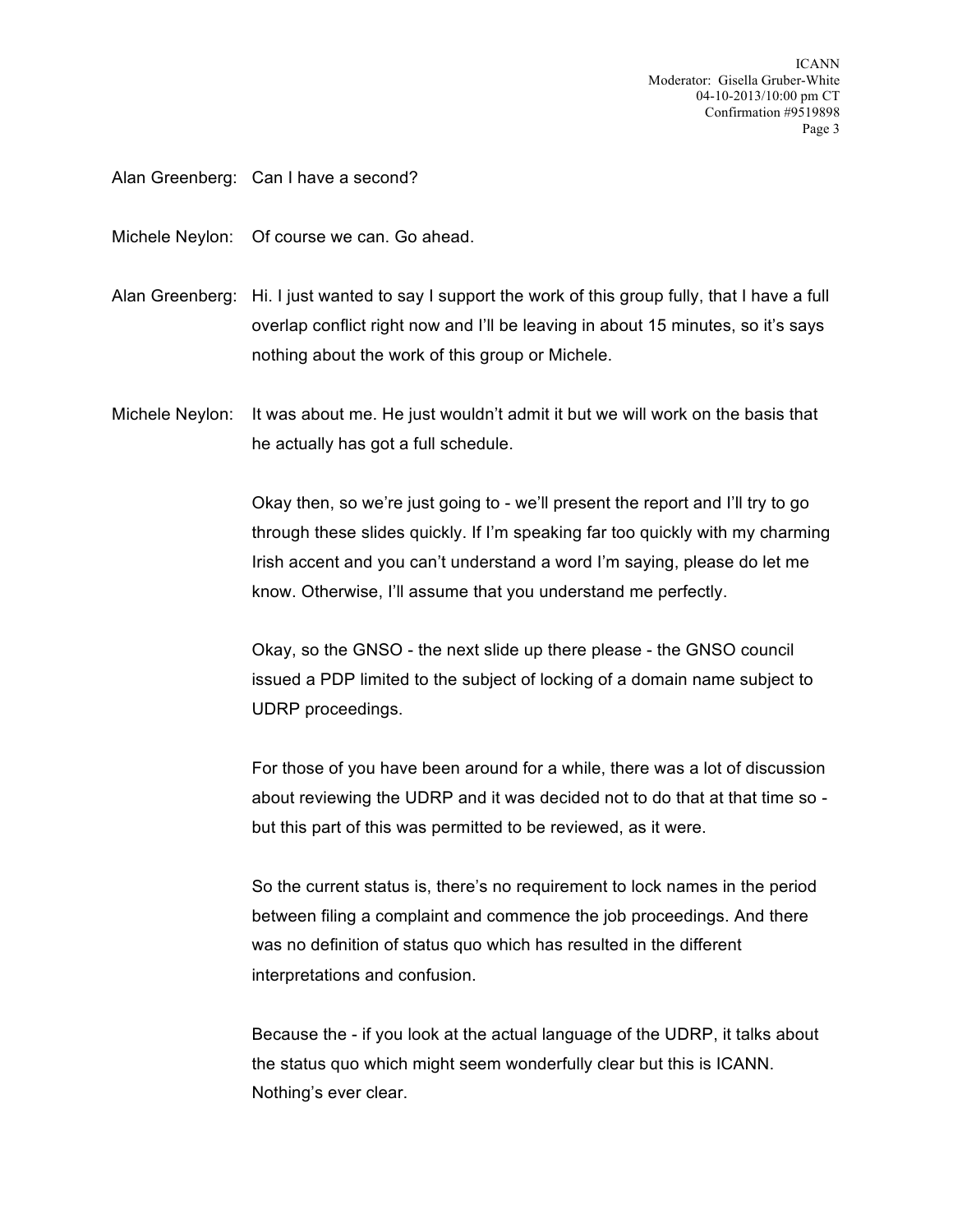Okay, so next slide please. Okay, so we conducted a survey of the registrars and the UDRP providers. We got - we tried to get an idea of our current practices and what issues they face from both sides.

And we also have had comments from various GNSO stakeholder groups and SOs and ACs. And we published our initial report back on the 15th of March of this year.

The initial report contains eleven preliminary recommendations to clarify and standardize the process for locking of a domain name subject to UDRP proceedings and because that's very long, we just keep saying UDRP lock.

Now, most of the recommendations are to quantify existing practices in line with UDRP and are not expected to require any changes to the existing policy. However, we do want feedback. I mean, ultimately we don't know everything. We can't know everything. If the wording is not clear - isn't clear or you think it's open to some other usage or abuse or whatever, you know, you let us know, please.

We're not all seeing and all knowing. However, should these recommendations be adopted in the current form, minor changes may be needed to the UDRP rules and/or the UDRP provider's supplemental rules.

Next slide. Okay, recommendations. Definition of locking. The term lock means preventing any change of registrar and registrant without comparing the resolution of the domain name.

Number 2, modify a requirement for complainant to notify a responded at the time of filing. UDRP provider will be responsible for notification at official commencement.

And number 3, following (routines) of verification requests, registrar has two business days to lock in (unintelligible) the domain name registration.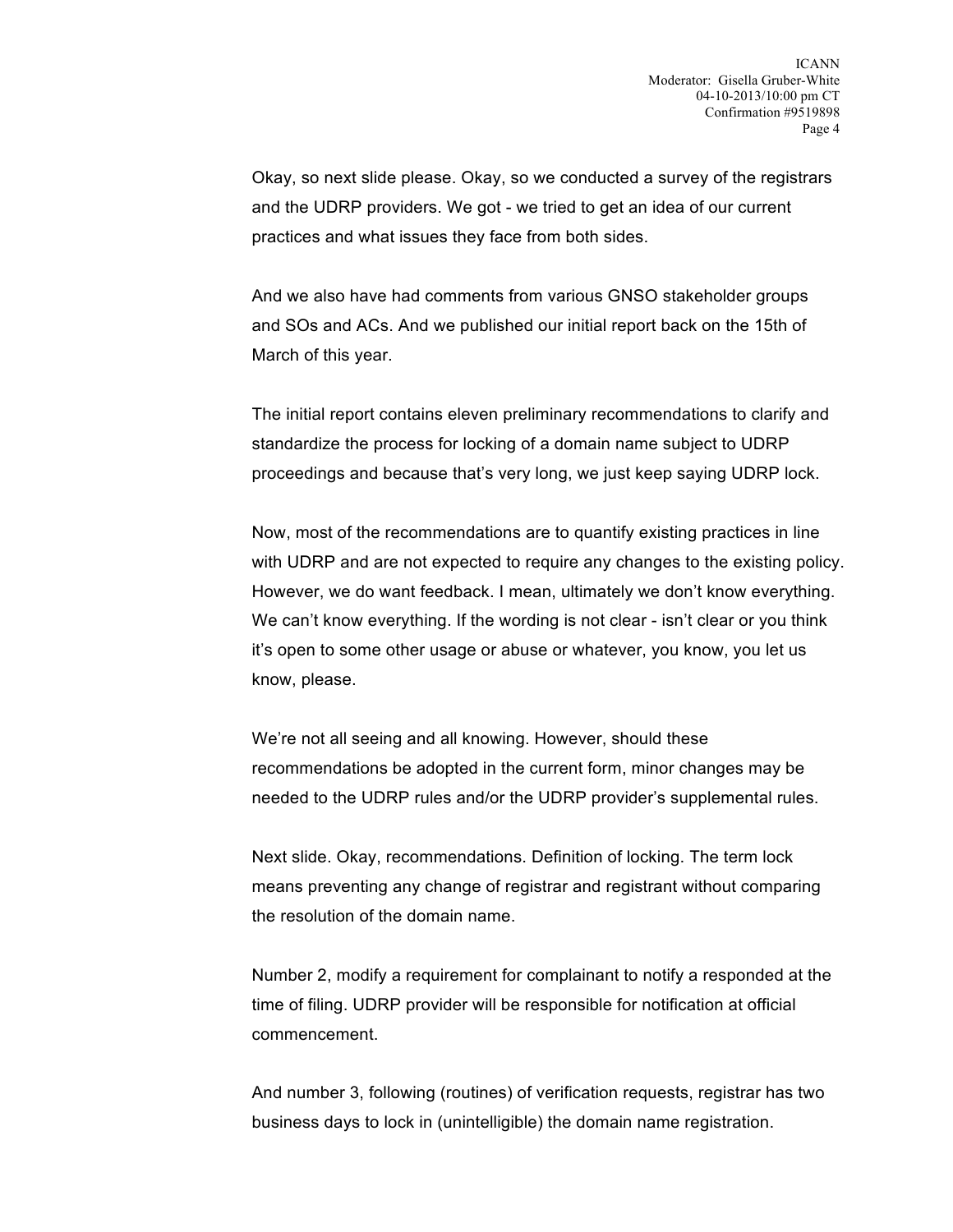Registrar is not allowed to notify the registrant until the lock (in averted commas), has been applied.

Three B, any updates as a result of a request by the accredited or affiliated privacy/proxy provider to reveal the underlying proxy customer data, needs to be made before the two business days' timeframe and/or before the registrar verifies the information requested and confirms the lock to the UDRP provider.

If information is revealed after the lock has been applied, the UDRP provider is not obliged to request amendment of complaint but may do so at its discretion.

That's okay, I'm trying to keep up here on my laptop but I have the slides in front of me. I'm just swiping things. Sorry, I'm more than happy to go back, Elliot if you don't mind. No problem. I'm happy to.

And the other thing as well, because a lot of this stuff, it's okay, it's UDRP. I mean, if you're a trademark lawyer - any trademark lawyers here? John, you're a trademark lawyer? Okay. Do you find this stuff terribly exciting?

John: I mean, it's 90% of what I do for a living, so I find it tremendously exciting.

Man: And just from an understand perspective, when you say what information has been revealed after the lock has been applied, what would be an example of that?

Michele Neylon: Okay, maybe somebody else might want to jump in so it doesn't sound like it's the world according to Michele which, you know, would be a very perverse world.

Man: (Ron), do you want to answer that then?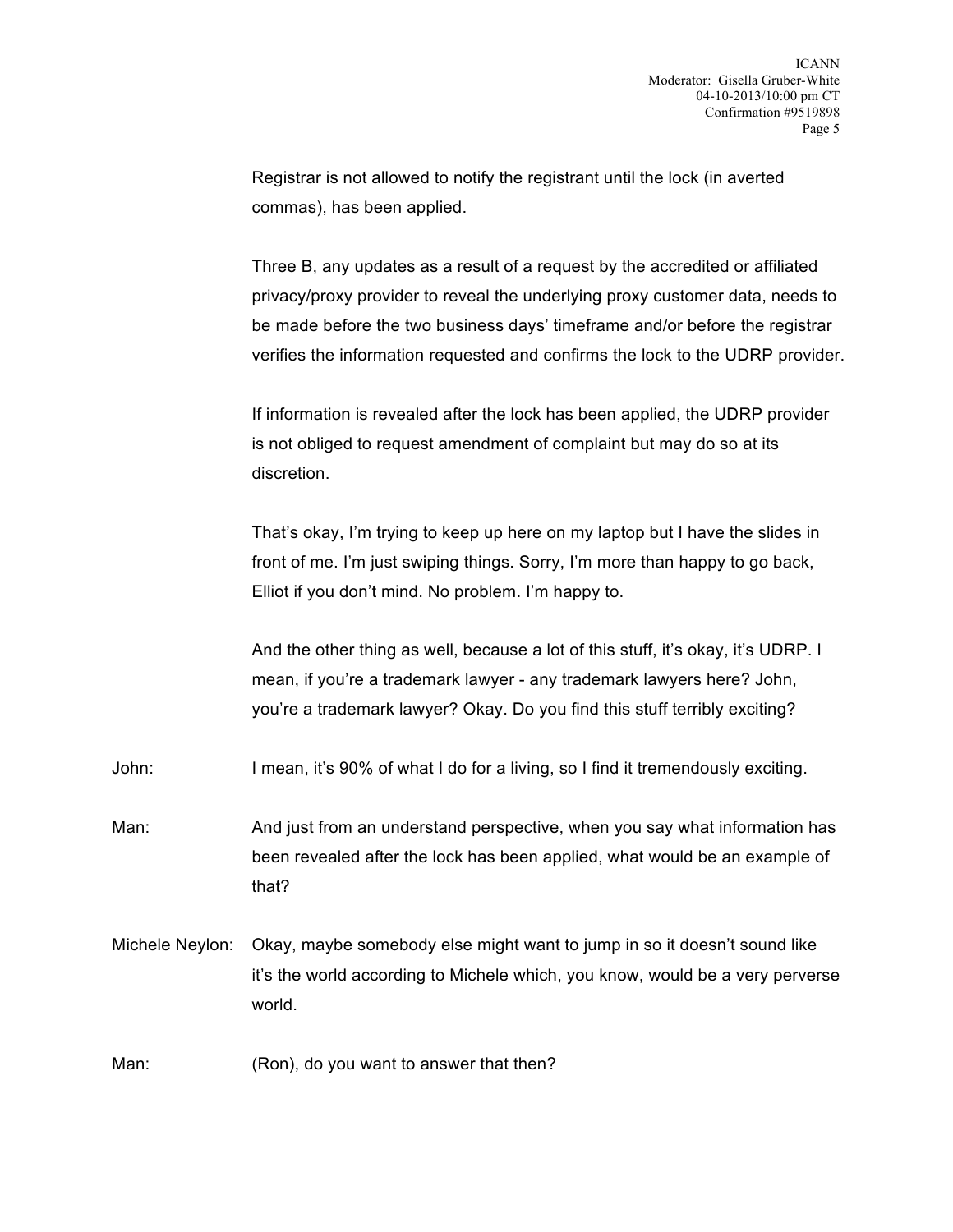- Michele Neylon: Normally, I don't mind. Look, guys, we can try to explain this to you bit by bit or we can wait to the end. I don't mind. Whichever works for you. It's all the same to me. Marika, go ahead.
- Marika Konings: This is Marika. I'll try to explain and have anyone else jump in if I'm wrong. I think the idea is here that if the registrar is aware that privacy of proxy services is involved, either because it's provided by the registrar or once we have an accreditation program in place, the registrar can reach out to the service but first needs to preliminarily lock the domain.

So at that point, they don't confirm yet to their UDRP provider that that has been locked but it gives them an opportunity to actually talk to their proxy privacy service to determine whether they want to reveal the data. It gives them an opportunity to do so, but within the two business days.

And at the moment that that happens, at that moment, the change can be made, noting that they need to make sure that they're dealing with an affiliated party or an accredited policy proxy service.

They may make a change then or that update but it needs to be matching the underlying customer data. And at that point, they lock the domain again and confirm to the UDRP provider or verify the information and confirm that the lock has been applied. I think that's...

Elliot Noss: (Unintelligible). I want to stick to understand, you know, forget about comments, agreed/disagree, like/dislike.

> So you're saying here that if the UDRP brought and there is privacy in place, and the privacy provider, whether registrar or otherwise, decides to reveal the data, that the UDRP provider is then, at their complete discretion, as to whether to amend the complaints or not. I'm just asking. I think that...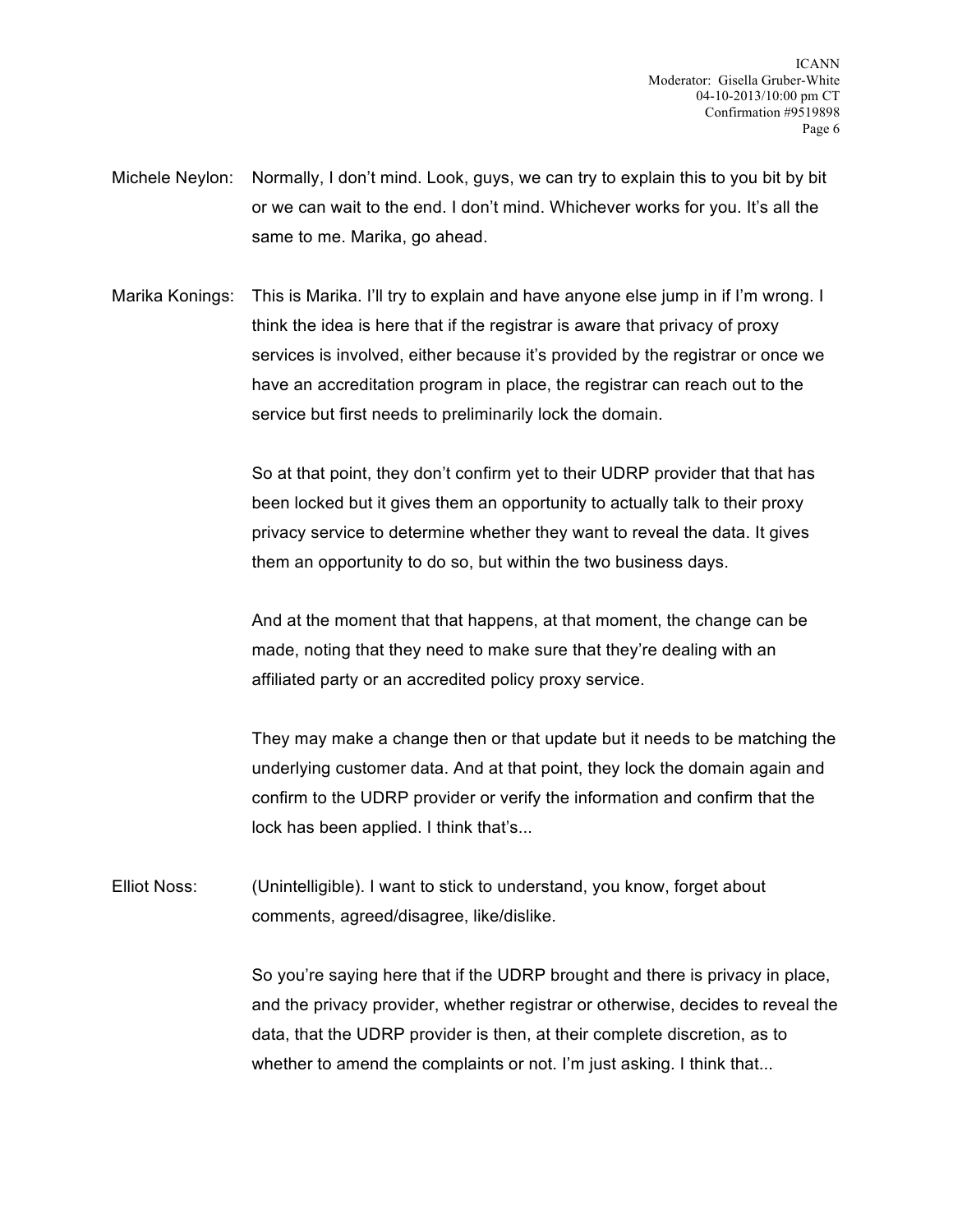Marika Konings: No, I think there may be confusion. And I have to say we did abbreviate the actual documentation to fit it on the slides. Idea is either there is a review done prior to the registrar confirming to the lock to the UDRP provider and it's at that stage, more at the discretion of the registrar, because as there's no accreditation program in place, they're basically saying it's up to the registrar to make a determination whether we're dealing with a legitimate privacy proxy service and allow that change.

> But if that doesn't happen before the two business days or before the registrar confirms to the UDRP provider, that the lock - or the data that is in and the lock has been confirmed that that, it's really up to the UDRP provider to the panel because they see, as I understand, from - I don't think we have any UDRP providers in the room.

But I do see Kristine is on the - in the chat and I hope she'll tell us if I'm wrong. But as I understand, at the moment, it's really at the discretion of the panel, that after the lock having been applied, the UDRP provider is informed that there are changes to the registrant information because of a privacy proxy service being involved.

It's really up to the panel to decide whether they use the underlying registrant data as the respondent or the privacy proxy service or both. And I think both examples have been used, and it's really at the discretion...

Elliot Noss: And the slide is if the privacy provider does reveal the data prior to the lock, then the UDRP provider is required to change a complaint.

Marika Konings: This is Marika. Yes, but at that point, the proceedings haven't commenced yet. And I'm glad that David is walking to the room. So maybe you can restate your question because I think the UDRP providers have a clarity.

> My understanding is, indeed, that the UDRP provider would amend the complaint if the registrar confirms upon the moment of verification that this is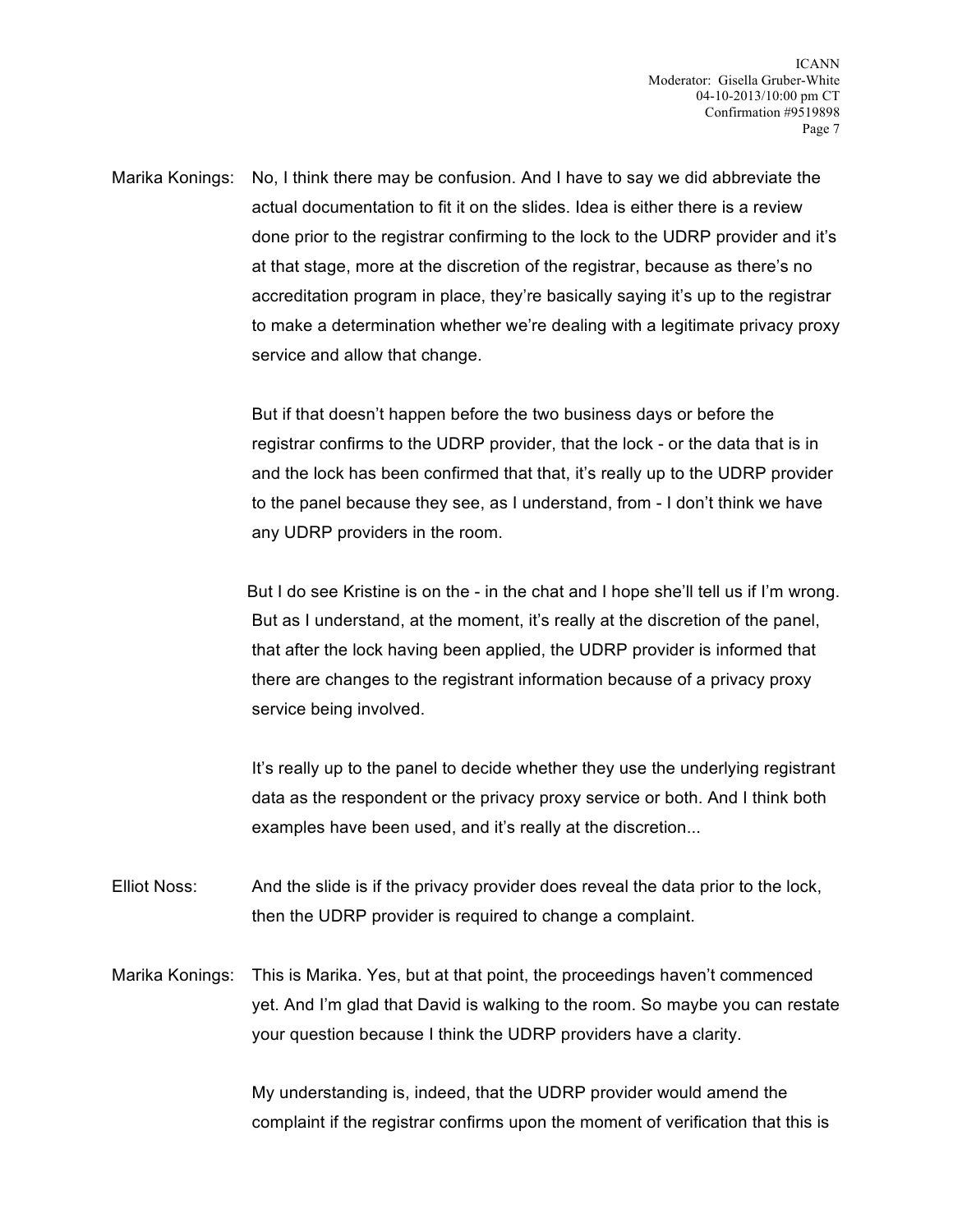actually the on the line registrant information that needs to be in the complaint and they would update this complaint accordingly.

So - but you may want to restate it for David to confirm that.

- Elliot Noss: I understand your answer.
- Marika Konings: Okay.

Michele Neylon: I think we need to try and get through as many - as much of this as possible because I don't want to see us get bogged down in one.

Good morning, by the way.

Elliot, is that a bit clearer for you? Okay, fine. I mean, ultimately just to clarify this a bit - it is clear. Okay. Perfect.

Right, so we'll move on. Next slide please. Okay. It's a shiny object. Okay then. So a registrar must confirm receipt of verification request and confirm the lock within two business days.

Number 5, if deemed compliant, the UDRP provider will forward the complaint to the registrar and the respondent and notify the commencement no later than three business days following receipt of the fees paid by the complainant.

Number 6, should the complainant remain non-compliant or be withdrawn, the UDRP provider informs the registrar who will remove the lock - again with inverted commas, within one business day.

Next slide. Number 7, the UDRP provider informs the registrant that any corrections to the registrant's contact information during the remaining tendency of the proceedings are also required to be communicated to the UDRP provider.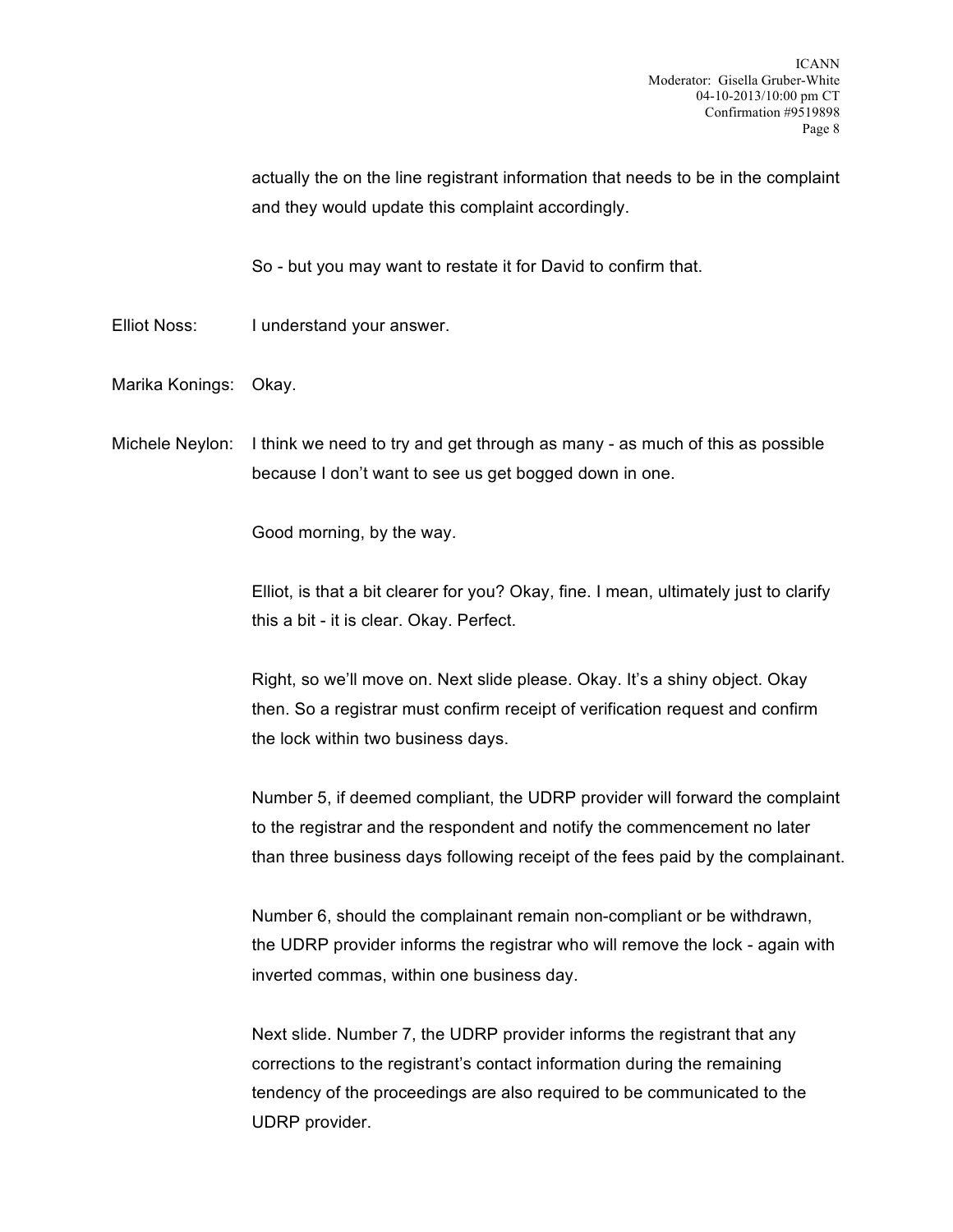Number 8, the notifications as per Recommendation Number 7, would also include information of any changes as a result of a lifting of a proxy/privacy service following the locking, would need to be discussed/addressed by the UDRP panel directly.

Next slide. Okay, Number 9, upon receipt of a decision, the registrar must, within three business days, communicate to each party, the provider and ICANN, the dates for the implementation of the decision.

Number 10, in the case of suspension of a proceeding, the UDRP provider informs the registrar of the suspension including the expected duration of the suspension.

Should a settlement be reached, the registrar must remove the lock, with inverted commas, within two business days. In relation to having the settlement, the working group has put forward two different options for further input.

Are (there any) slides, Marika? Are - the other two options (were about the single report)? The options for further input, are they on the slides here? Okay, never mind.

Number 11, ICANN, in collaboration with UDRP providers, registrars and other interested parties, will develop educational and information materials and will assist in informing affected parties of these new requirements and recommended best practices.

And just by note, the working group appears to have consensus for all the recommendations, formal consensus called, as per ICANN's way of handling consensus will be conducted once the recommendations are finalized. And, of course, if you want a full report -- yes, Marika, go ahead.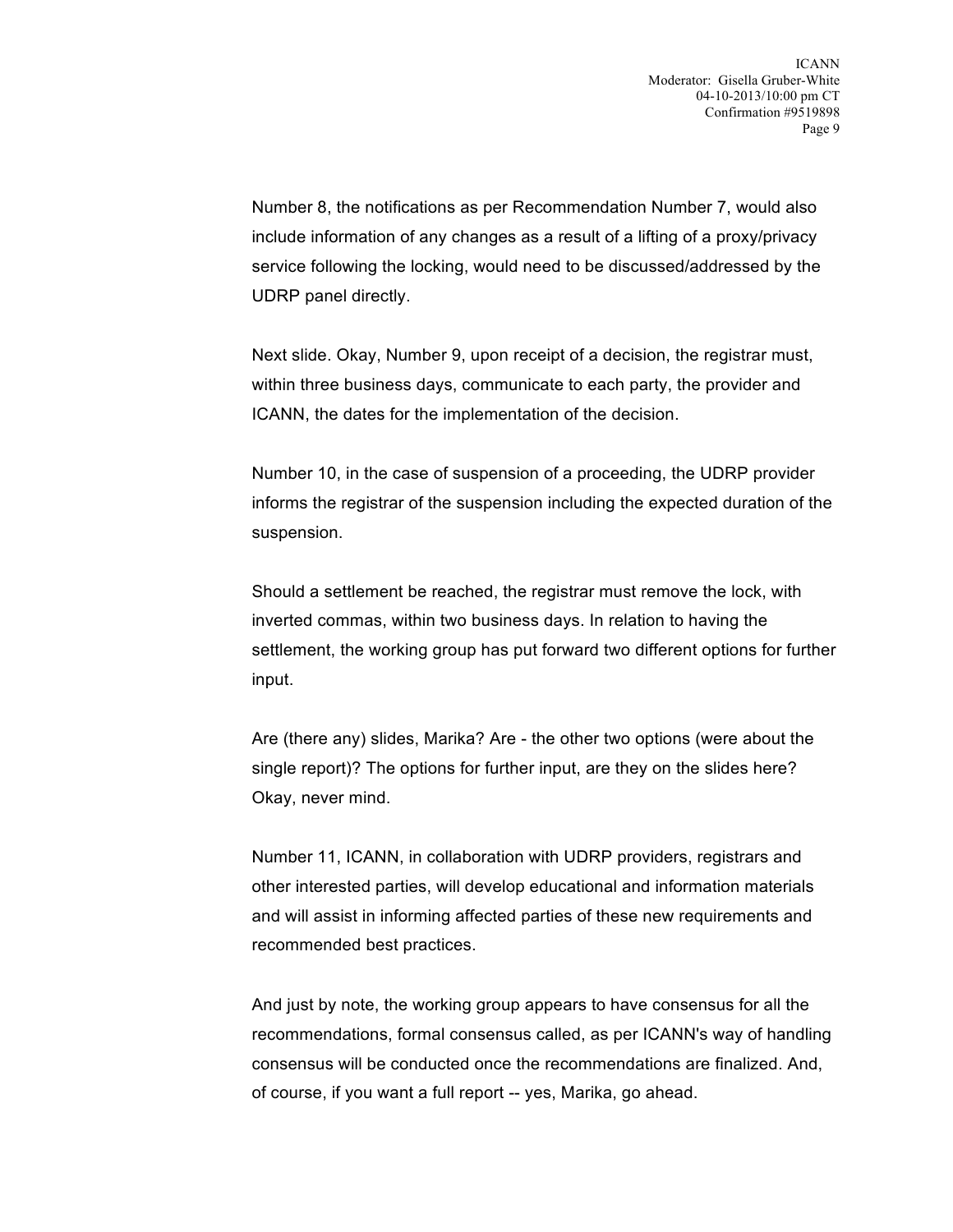Marika Konings: Yes, this is Marika. I just noticed indeed that - I spelled it out in the notes to the slides but its actually not on the slides themselves. Two options that are being put out for the input.

Michele Neylon: Oh, yes. Sorry. I couldn't see that there because I - the joys of using a Macbook Air, is you've got to end up with not seeing the things halfway down the bottom of the screen.

> Sorry. This going back to the options here. If the - going back slide, Lars, if you don't mind. And it's the slide with 9 and 10.

Okay, sorry. In Recommendation 10, the working group - we've got two different options for further input.

So if the complainant has prevailed, the registrar should implement the panel order immediately after ten business days have elapsed. The complainant or its authorized representative is required to provide the registrar with the required information regarding the implementation.

This may include the information that could - should be in Whois. If the respondent has prevailed, the registrar should prohibit transfer of the domain name to another registrar or registrant for 15 business days.

Yes. Oh, God help. I'm screwing up here completely.

- Marika Konings: Yes, that was actually Recommendation Number 9. The two options are below there on the Number 10, Options A and B.
- Michele Neylon: Sorry. This is what happens when people have make me doing stuff early in the morning. I'm going to hand this over to Marika before I screw it up even more.

Marika Konings: Okay, so this is Marika.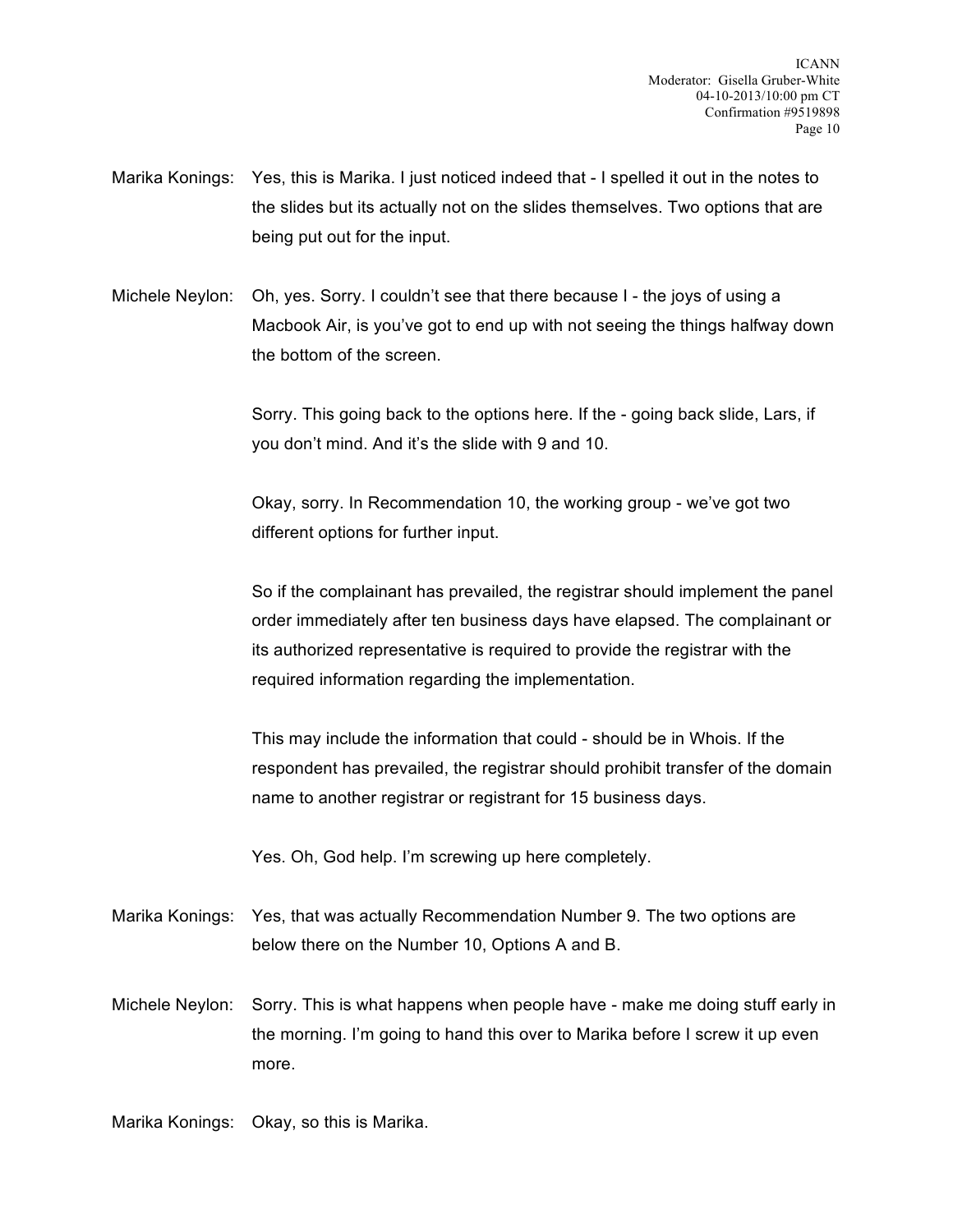So in the case of a settlement, the working group did discuss quite extensively if a more detailed process would need to be put in place to help guide the different parties involved on what needs to happen. And at the moment, they're actually - the two options that they've outlined and would like community input on or if there are other options that should be considered there, of course, we'd welcome that as well.

So the Option A basically step-by-step process will be that point one, parties asked for a suspension. Two, parties settled. Three, parties informed provider. Four, the provider issues an order to the registrar to change the hold details or to leave the domain name.

Five, that change or deletion happens. And six, the complainant confirms the change or deletion is complete. And seven, at that time, the provider dismisses the case.

Or Option B, which is number one, the parties ask for a suspension and a suspension requests includes the automatic dismissal of when a suspension period is up. Two, the provider issue order, allowing registrar to unlock for the sole purpose of whatever the settlement is.

Two, the parties settle. Three, parties request the registrar to unlock, not to manage anything further like terms, just unlock on our transfer. And four, provider dismisses case automatically with no further action needed.

If the settlement discussions break down, either party can request that the case be reinstated before automatic dismissal. As I understand it, I think opportunity B is the current (access) that happens, if I'm not mistaken.

And I think Option A is actually something I think that gets special support from the registrars where they would like to see the UDRP providers actually taking on the role of directing registrars on what settlement has been reached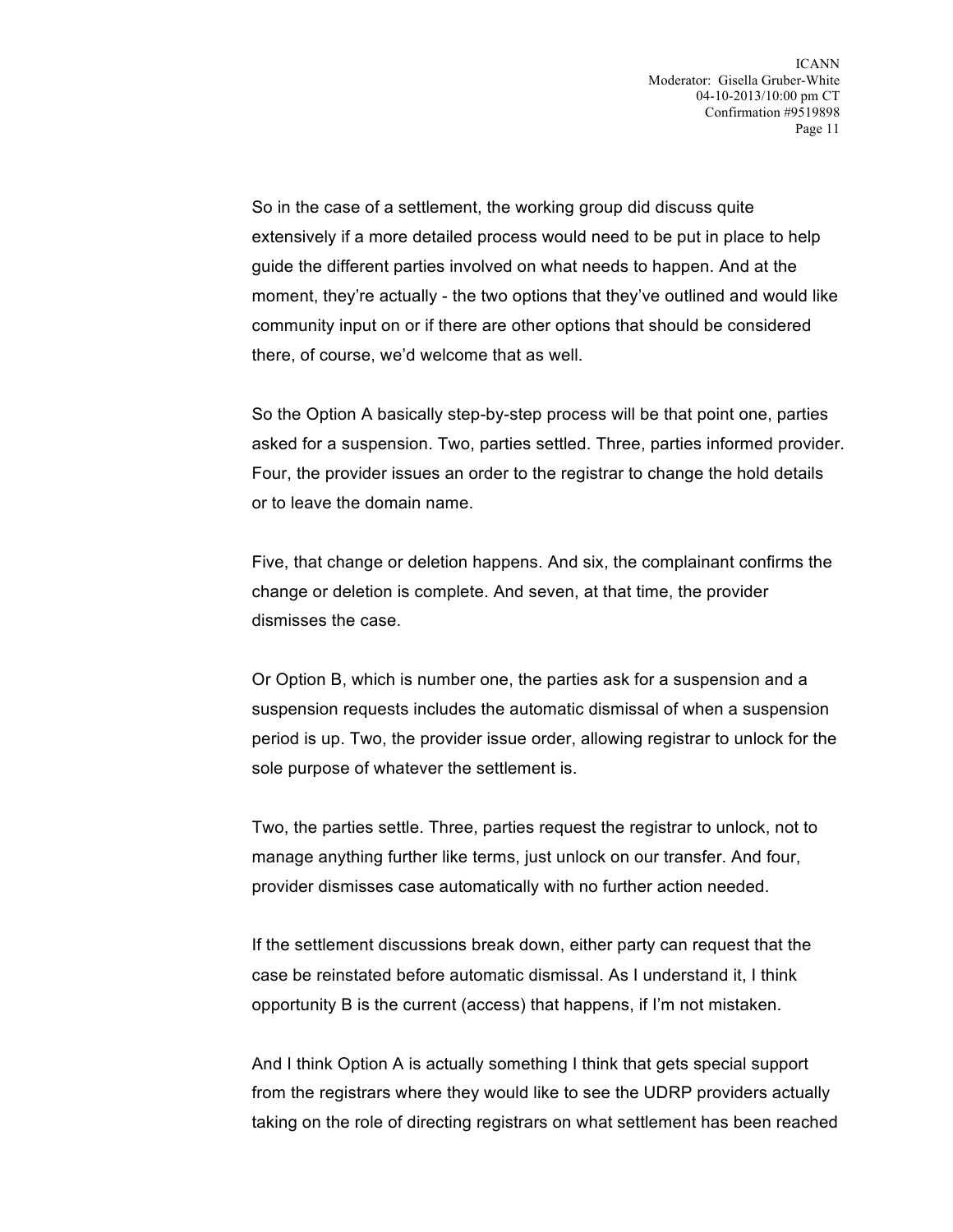between the two parties instead of the registrars having to try to make the determination on whether they're dealing with the authorized parties and try to interpret what has been reached.

I think those are the two options that are currently on the table. And again, specific input is sought on those or if there are other alternatives that should be considered, that's welcome too.

Michele Neylon: Thank you Marika. You're far more with it this morning than I am. Go ahead, sir.

David Roache-Turner: Thank you Michele and Marika as well. This is David Rouche-Turner from WIPO. I just have two comments. The first is on the language of the recommendations and the second is on Option B which Marika just outlined.

> And the comments for both are similar. And that is just to mention that in recommendation ten, at the end of the first sentence, which I'm reading on the screen, it reads, "The registrar must remove the lock within two business days."

> And obviously that obligation would apply only for the purposes of the UDRP proceeding itself. It may be worth clarifying that. And the reason I make the point is there are other reasons why a domain name may be required to be locked. For example, court order. And so we would not want to oblige the registrar to take a step that would be precluded by another traditional order rule or anything of that nature.

> The other is just concerning Option B which is - which includes a component under which the provider orders or authorizes the registrar to unlock the domain name solely for the purpose of giving effect to the (OA) settlement agreement between the parties.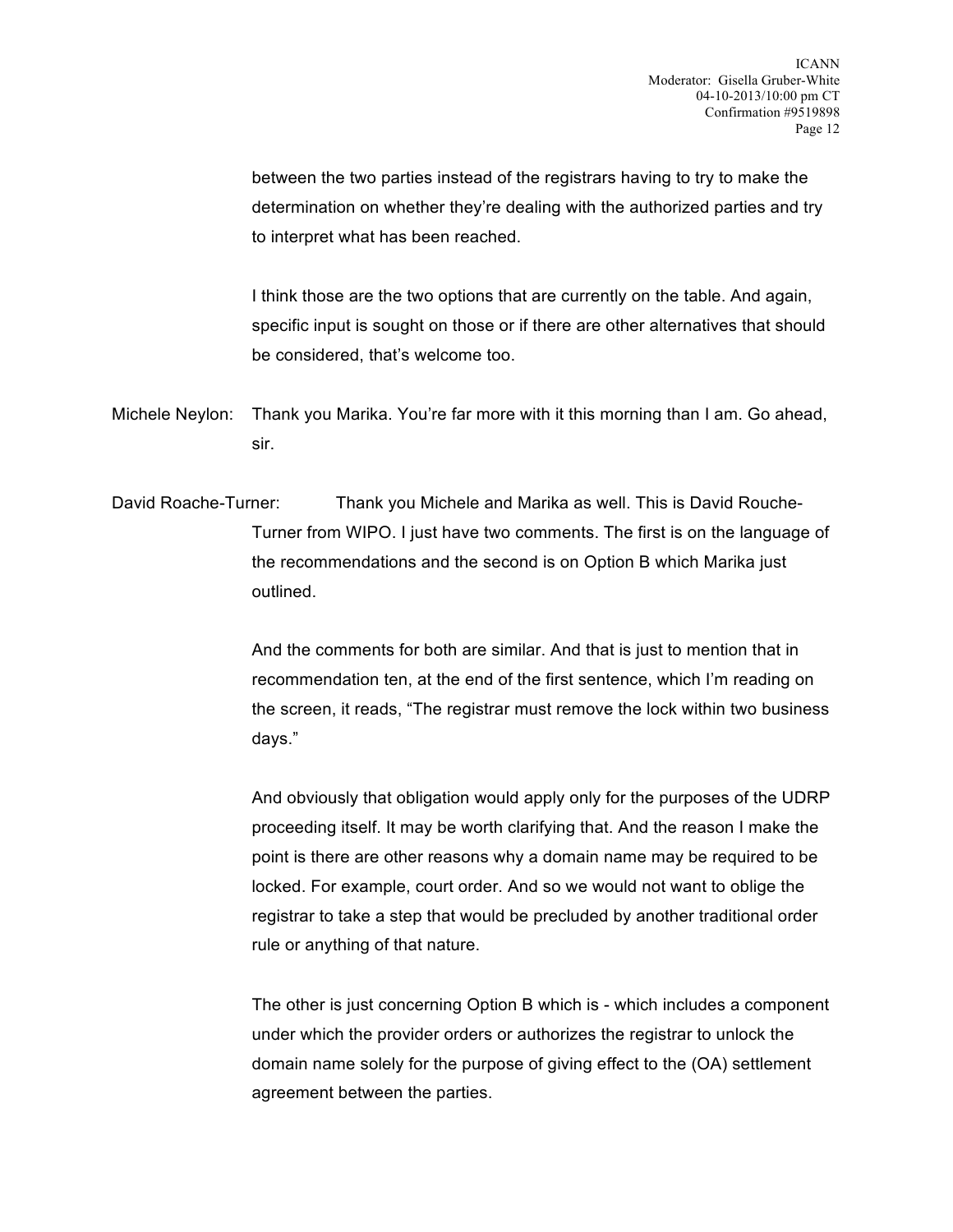And the same comment there would apply. The provider could only give that authorization for the purpose of the UDRP proceeding itself. Obviously it would not override any instruction that might be applicable pursuant to a court order or similar judicial instruction.

- Michele Neylon: Thank you. Elliot, go ahead.
- Elliot Noss: Right on this point, you know, David, you used the language court order. You know, I'm wondering how you feel about - and I'd like to put out - that I think that - if a court proceeding has commenced as opposed to an order has been issued. So first let me just check with you, David, whether you would agree with that statement.

Our practice, and I believe the practice in the industry is that if a court proceeding has been commenced, we lock the name, because otherwise we would have a situation where, you know, you could have the UDRP that's now stayed but you're - you know, you might have a two or three year window between the order being commenced and a court order being issued and a court order being issued where, you know, according to this language, the name would be unlocked.

Man: If I could just sort of clarify one thing you mentioned there, Elliot, is that I mean, that's in the UDRP actually. And in the UDRP, there's this unfortunate tendency to focus on the - what's called an administrative proceeding under the UDRP which is one part of the UDRP.

> But if you get into paragraph eight of the UDRP, hey, I mean, it says that if there's a court proceeding, the name is to be locked and that has, you know, utterly nothing to do with, you know, any of the UDRP providers or the administrative - or the conduct of the administrative proceedings.

Elliot Noss: And the language of these recommendations should be consistent with that.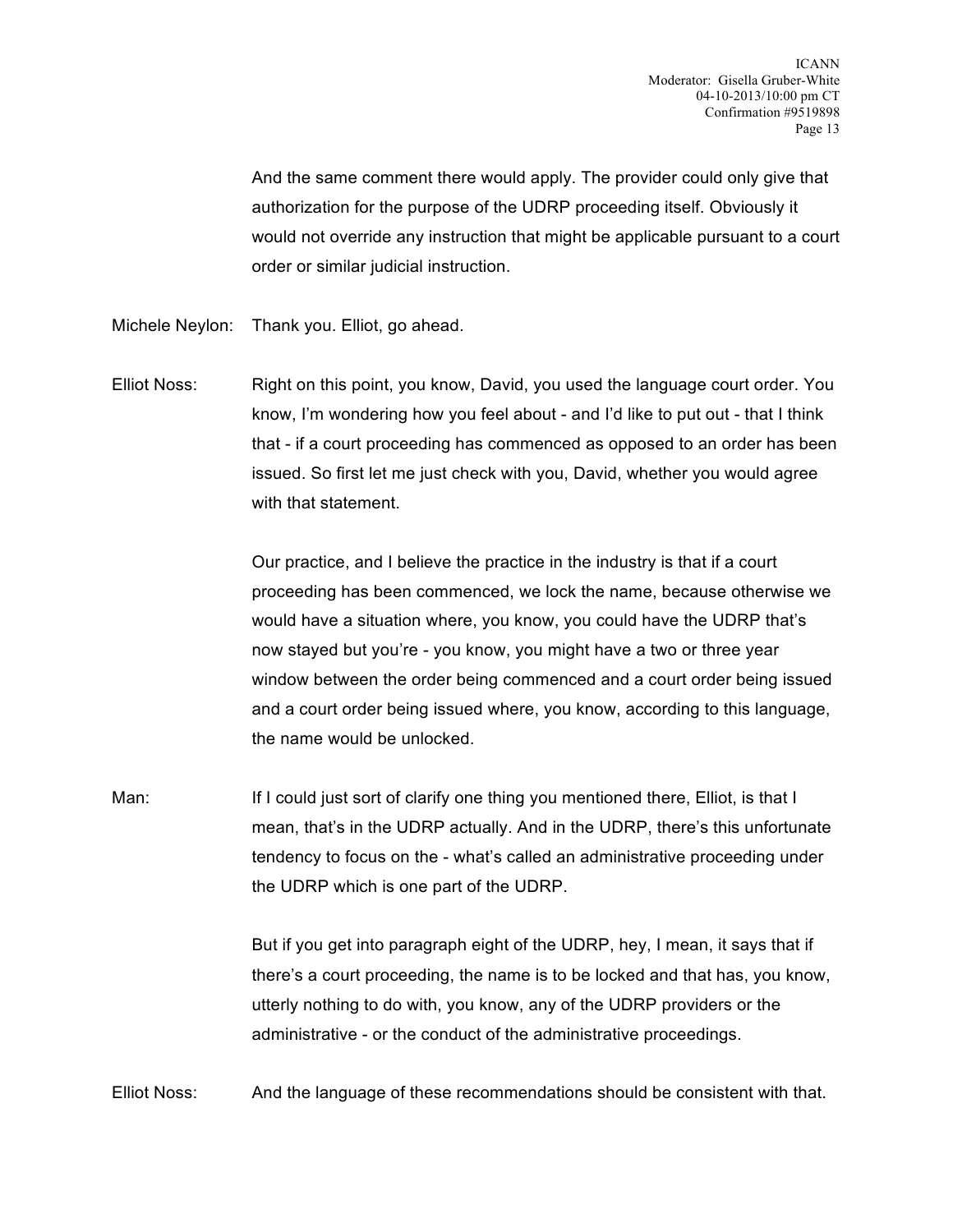Man: Well, yes.

- Elliot Noss: I'm pushing for consistency in that and I'm wondering if you would agree with that.
- David Roache-Turner: Yes, this is David. I think the language that I just suggested would help to address that concern because it would limit the (ambers) or any instruction issued by the provider to the application to the UDRP only. So it would not preclude the maintenance of a lock for purposes of the filing of the court dispute. That would be the registrars practice consistent with the UDRP.
- Elliot Noss: What I feel that does, I'm going to come to a I'm going to go a little deeper on a related point soon - but what I feel that does is it instructs courts around the world about the way that the UDRP process handles these things. Sadly because these rules were developed in '99 and there's no capacity for changing them, courts around the world are forced to interpret them.

And what happens, then, is any of the parties to litigation get - you know, have a much greater occurrence of time and costs, you know, as they're trying to educate courts in all of these jurisdictions around the world as to what we all meant. So I think clarity here is deeply important.

So, I mean, I think if you agree that, you know, that is the case, that if there is a court proceeding commence, then we would be really well served in terms of providing, you know, using this as a means - helping for adjudication of domain name disputes around the world to be clear in our language to be expressed about that.

David Roache-Turner: If - this is David. If I'm understanding the implication of what you're saying correctly and the clarity on this point could be useful and you would be proposing as a way forward to address that issue that they were also based on language included in the recommendations to indicate that a registrar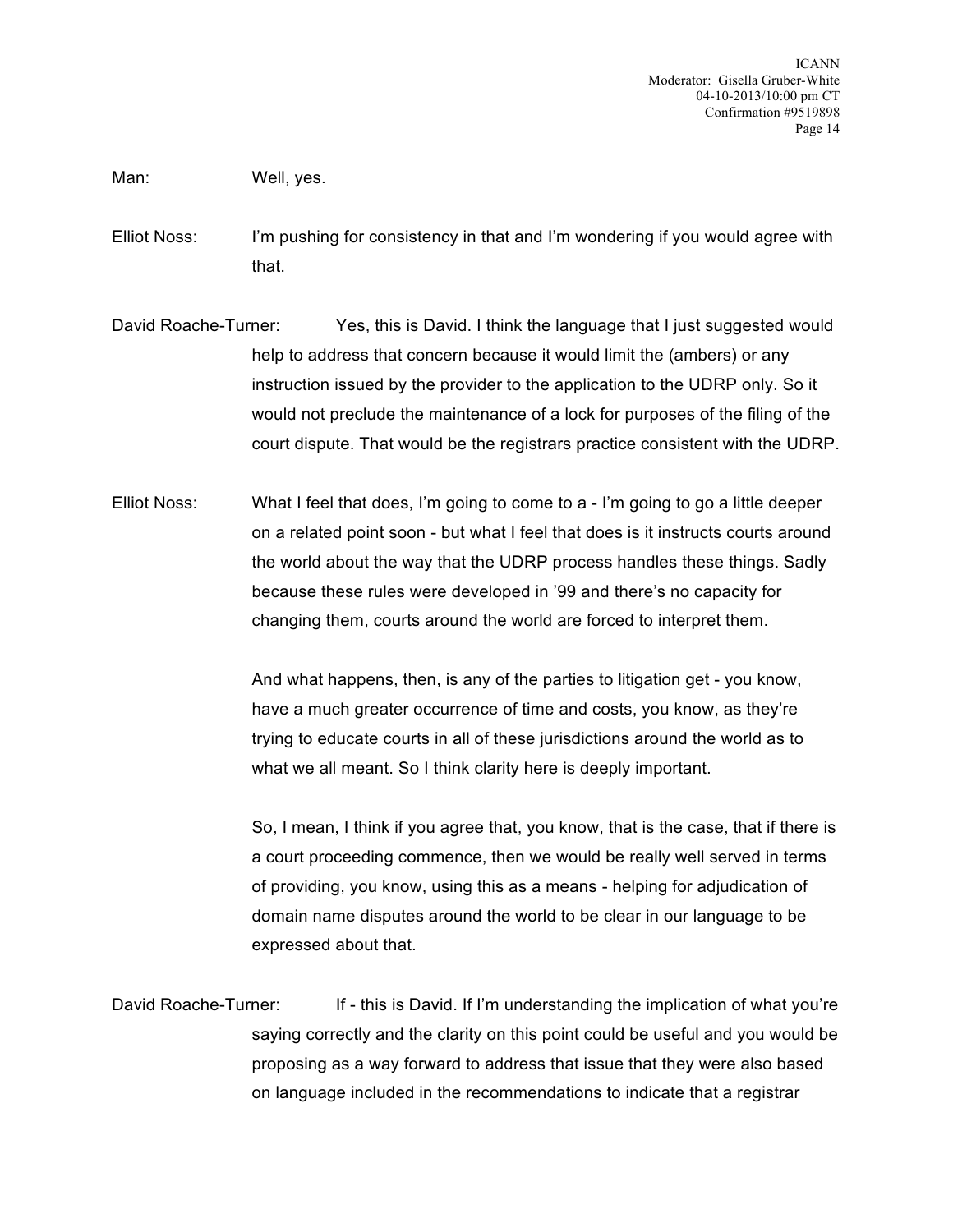could maintain a lock that it's had applied, resulting from the filing of court proceedings, then perhaps that would be useful clarification...

Elliot Noss: Just a minor adjustment there. You said could. And I'm going to say will or should. You know, it's not about discretion that we, as registrars, want to be effecting what the panel and what the courts decide. We don't want to be interpreted. And right now, there is a huge gray area, again because of some anachronisms around exactly this point.

David Roache-Turner: This is David again. I mean, I suppose the situation may vary depending on the terms of any particular order that would be issued by courts...

Elliot Noss: I'm not talking about order because that's at the end of the process. I'm talking about the commencement of a process.

David Roache-Turner: Right, and the - I guess, the questions that come up with respect to the commencement of a process can then include, for example, a proceeding, a court proceeding that has been commencesd specifically with respect to the domain name or is it a court proceeding that has been commenced with respect to which the domain name is a relevant asset?

> Is it a court proceeding that concerns receivership or some other scope of assets that goes well beyond the domain name under dispute in the URDP instance? I think there's a lot of variation there.

Elliot Noss: There is but let's not get greedy. Let's deal with the simple case where the court proceeding is dealing with the domain name directly. I agree with you. There are other situations as well. But, you know, for us, we - the clear practice both in our business and with the other major registrars and both would have to deal with this, is to lock around the commencement of a proceeding.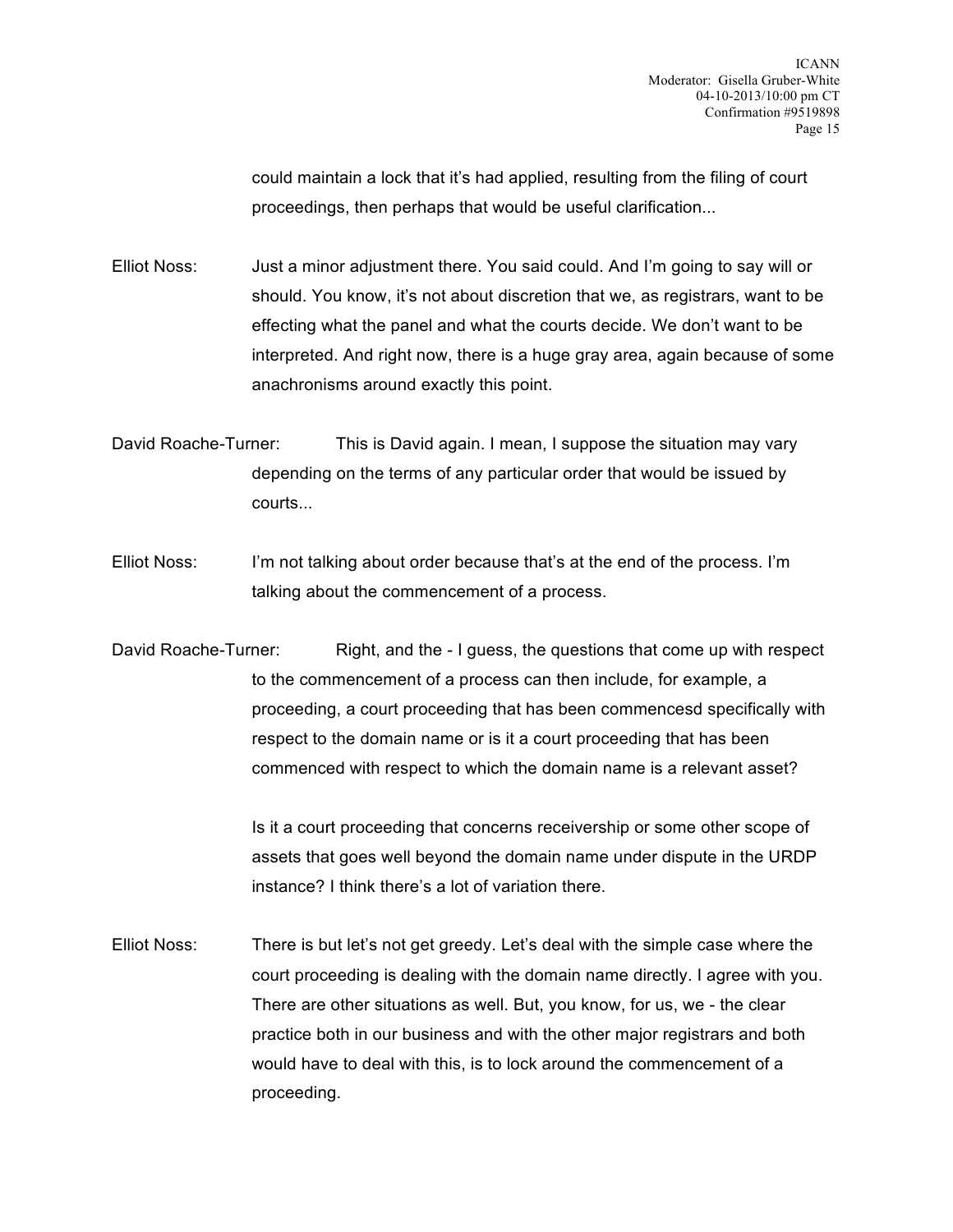We think that's what we should be doing. I would imagine that you would agree that that's what we should be doing. And what we don't - you know, what happens now is there's a gray area. And you have courts who are going to interpret this.

And they look at the fact that there's a gray area here as meaning that they have to try and infer from what we are all doing here. I want to be express about it.

Michele Neylon: Okay, guys, just bring this in a little bit. From what I can gather, don't give me that look (unintelligible), if we're - you're getting into kind of a court, judicial - a judicial area, not specifically UDRP. Or am I misunderstanding?

- Elliot Noss: You are misunderstanding.
- Michele Neylon: Okay.
- Elliot Noss: Michele think about it like this you know, imagine that you have a situation where a UDRP has been commenced. All of this has gone on. A court proceeding has been initiated in response to that proceeding being commenced. Okay, now because of that, there's been a suspension or a withdrawal.

According to this language, it's now your discretion as to whether you should maintain that lock because of the court proceeding. You know, John made reference to the fact that some - that elsewhere in the rules, there is a description of that.

But what I would say to you is because this is dealing with exactly this point, if we're not express about that, in this proceeding, then what will happen is parties will argue about it and courts around the world will be forced to interpret it. It's a very simple point.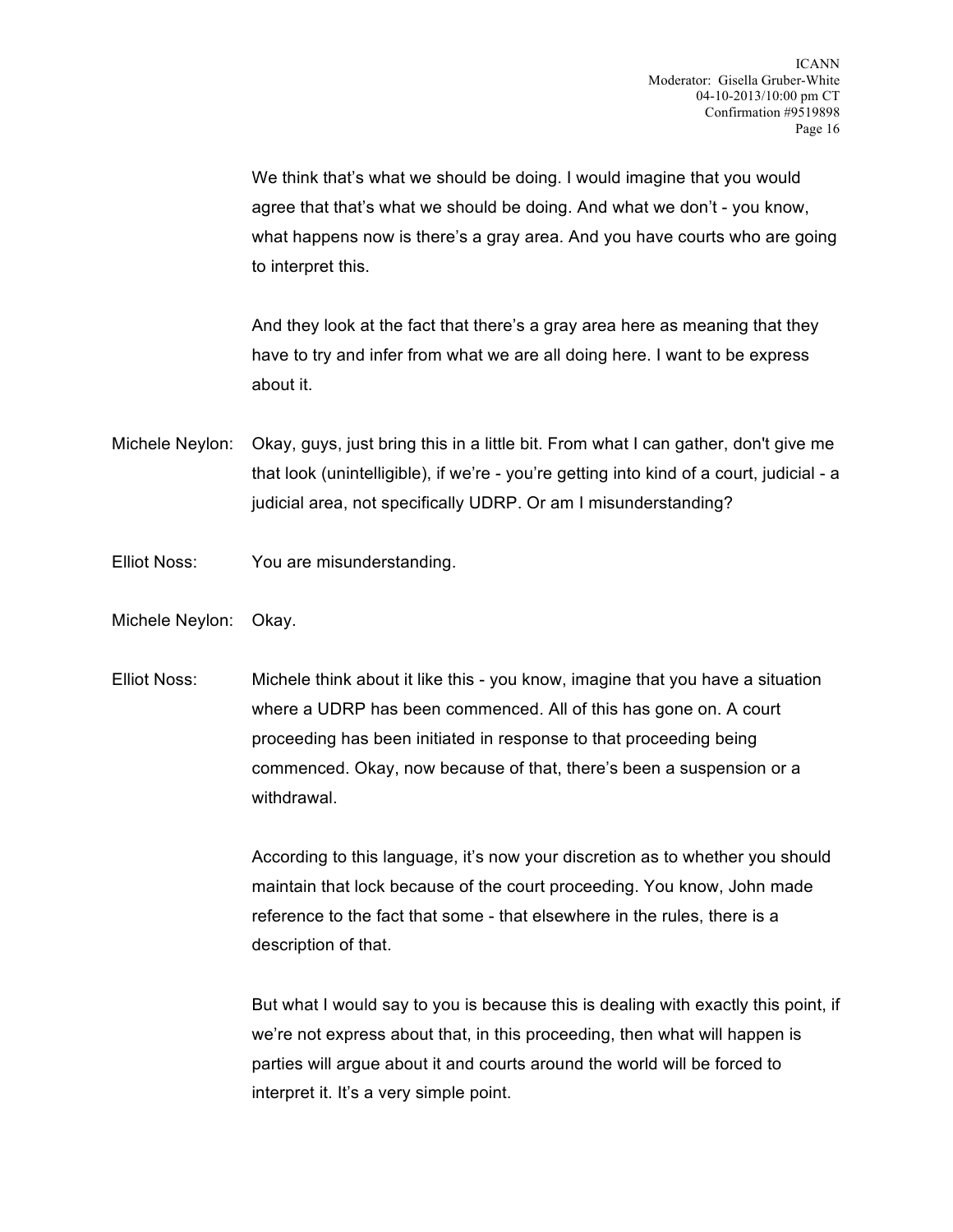Michele Neylon: I'm not being, you know, I don't understand what...

Elliot Noss: I think it's one that we should be, you know, deeply lined up around.

Michele Neylon: But what language are you suggesting Elliot? That's what I'm trying to understand.

Elliot Noss: That it's not court order, as David said, and I agree it should be order, but that it should be that a court proceeding has been commenced.

Michele Neylon: Okay.

- David Roache-Turner: And this is David again. From a provider perspective, I suppose our principle focus here is it's on insuring that there is a mechanism for getting the domain name locked for purposes of the UDRP and getting it unlocked at the end of the UDRP. And then what happens with respect to the domain name in any subsequent court proceeding is an issue that obviously needs to be considered...
- Michele Neylon: I think it's Elliot's point is that the court order may the court stuff may happen at the same time. It doesn't have to be afterwards. Is that correct?
- Elliot Noss: Well, in fact, the filing of the UDRP will regularly lead to a court proceeding being commenced.
- David Roache-Turner: My suggestion was to reduce it to a suggestion at the level of language which to say that it's helpful, is if we would make a modification to recommend action ten and to Option B that we were just discussing, we could say, for example, that the registrar must remove the lock within two business days for purposes of the UDRP dispute unless the disputed domain name is otherwise the subject of a court proceeding that has been commenced concerning that disputed domain name.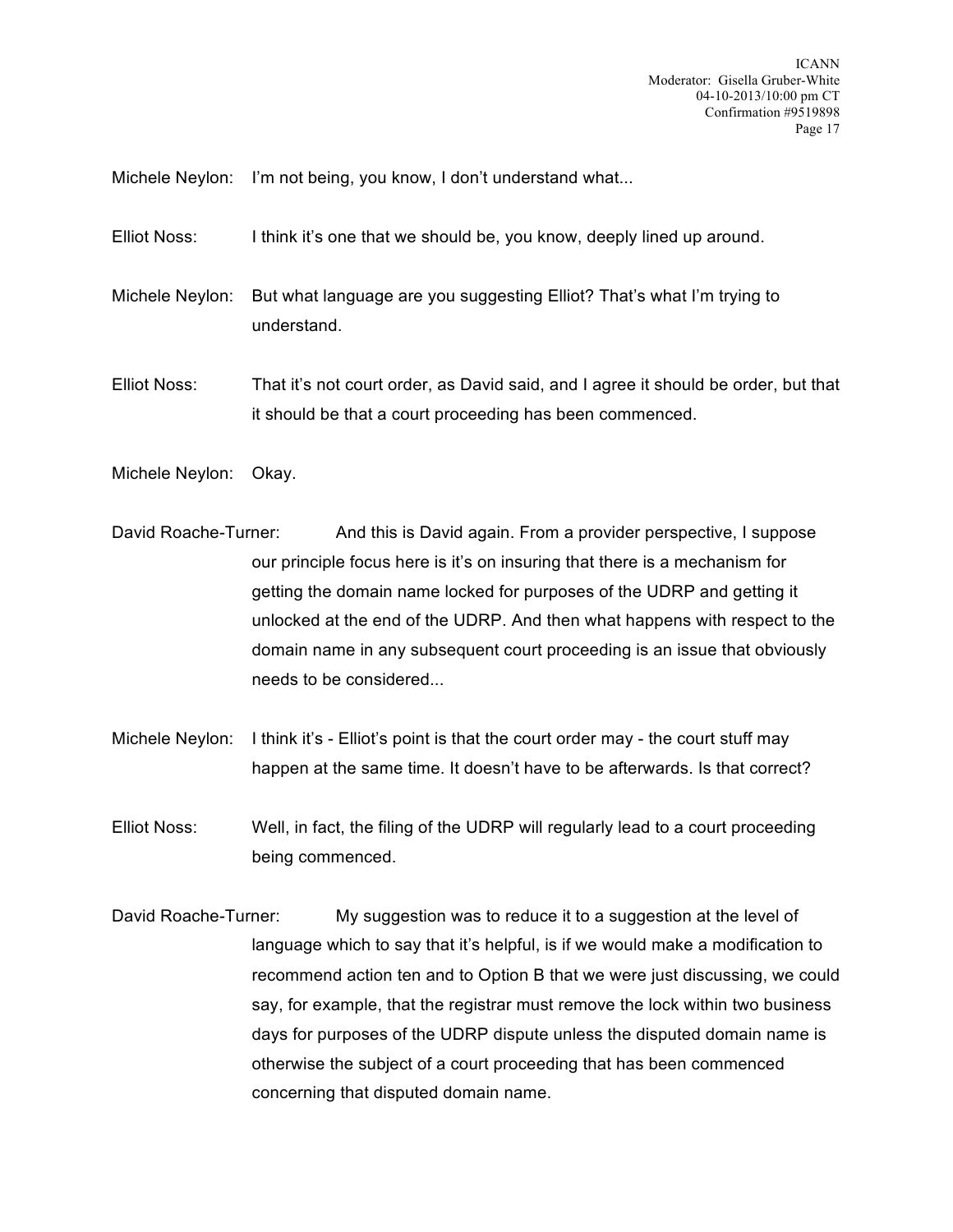## ((Crosstalk))

Elliot Noss: Yes, that's exactly what I'm encouraging. That's great.

- David Roache-Turner: I don't think we would have any problem with that from a provider perspective.
- Michele Neylon: Phil please. Mr. Corwin.
- Phil Corwin: If was that subject exhausted? I don't want to interrupt. I'd like to Michele, I'd like to just get a bit of a dialogue with you and then discuss another...
- Michele Neylon: It's not with me alone, Phil. I'm just...
- Phil Corwin: Well with...
- Michele Neylon: You know...
- Phil Corwin: Anyone else (unintelligible)...
- Michele Neylon: I'm just the chair of the circus.
- Phil Corwin: I just want to start by clarifying. Current UDRP practice if I'm correct is that the complainant is required to notify the registrant upon filing of the - well you recommend specifically in the report that the complainant no longer be required to notify the registrant upon the filing of the complaint.
- Michele Neylon: I'll leave that to somebody else.
- Marika Konings: This is Marika. Yes that is correct.
- Phil Corwin: Okay.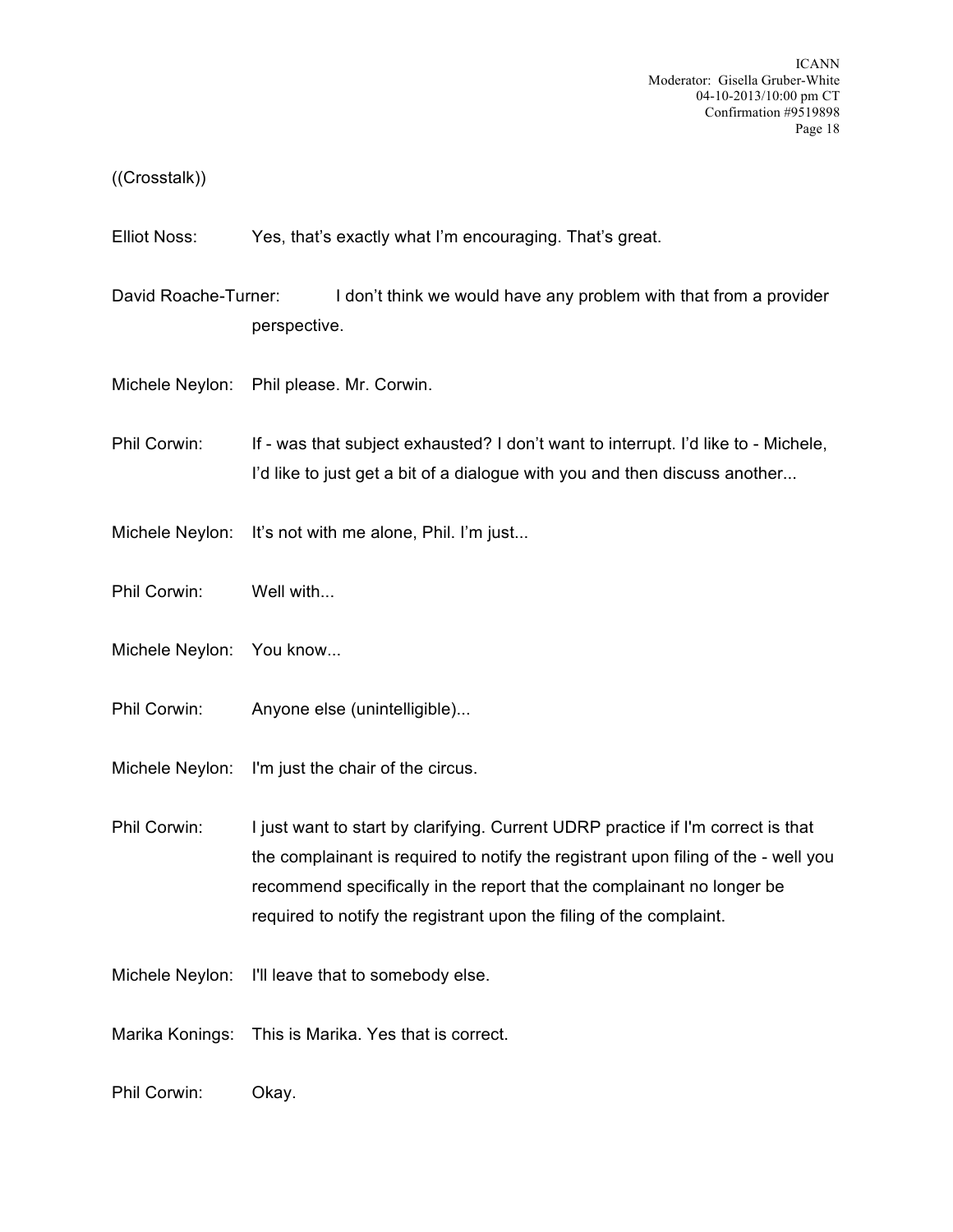Marika Konings: So it is still allowed but it is no longer required as it currently stands.

Phil Corwin: No longer required, okay. And that is based as I understand it on concerns of reported incidents of cyber-flight that is where that act or registrant upon receiving that notice but before the registrar has received official notice from the arbitration provider so they can move the domain and avoid the action, so-called cyber-flight. But as I understand that is based on anecdotal reports but there's no actual data as to how often cyber-flight occurs. Is that correct?

Marika Konings: This is Marika. I would actually look to the UDRP providers to confirm it because they have any data on that.

Phil Corwin: Well was there any data - was there any hard data in which that recommendation was made or was it simply based on anecdotal reports of cyber-flight incidents?

Marika Konings: This is Marika. It was on an assessment of what time gap do you have between the month being applied and the opportunity for transfers out and that was one of the obvious gaps that was identified where the registrar is not notified yet or probably hasn't been notified with UDRP provider yet but the respondent has.

> So there is an obvious - obviously we can determine that there is an obvious gap there between the fact that the registrar cannot do anything yet to prevent any changes or doesn't see that there may be any changes that are being made to the name that as result mean that the domain name is gone and cannot be found anymore, such are no longer subject to the UDRP proceedings.

So that's why that found that as a mechanism to say okay if we take that obligation at least out which doesn't mean that the complainant can still do so, that may take away that risk and basically notify the complainant at the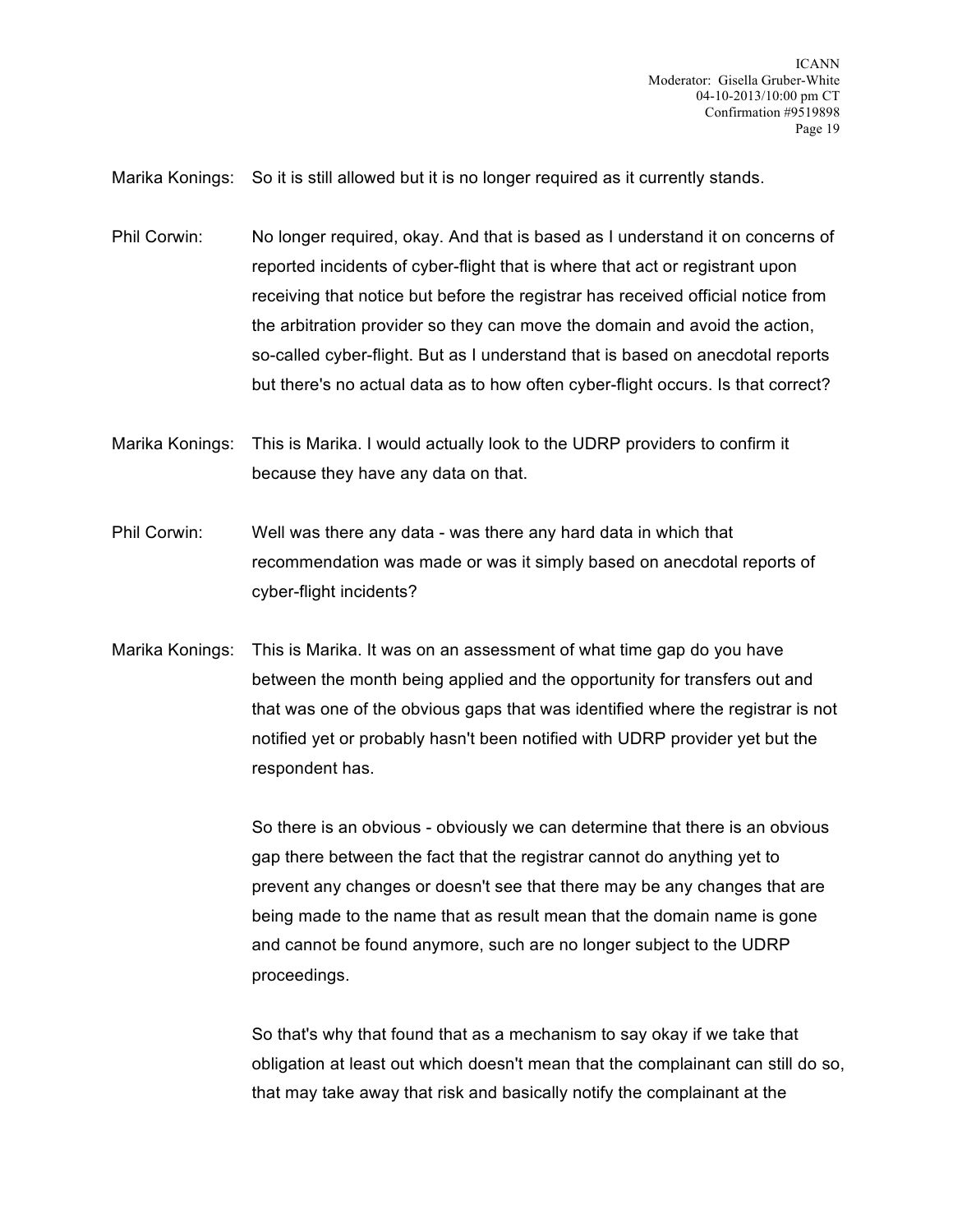moment that the lock is actually - the respondent when the lock is actually in place.

Phil Corwin: Okay based on that background I just want to express a concern here and I intend to file a formal comment letter addressing this and probably some other subjects of the report.

> The concern is that right now there's somewhat of a disparity between the complainant and registrant in that the complainant has all the time in the world to draft the complaint, they determine the timing of the filing of the complaint, they can file it on Christmas Eve, they can file it on August 1 against the European registrant when everyone's off on holiday, et cetera, they determine which arbitration provider, which forum they're going to seek arbitration as.

And right now the period which can often exceed a week or more between the time that the registrant receives the notice now from the complainant and the time they receive the official notice from the provider, I can tell you in my role as counsel to a law firm in Washington, registrants who aren't involved with ICANN or with the domain name industry who just have a domain name, receive a UDRP notice is a fairly traumatic experience.

And right now when they get that notice from the complainant they're a little freaked out and they understand what UDRP is. They may understand that they can lose their domain and they use that period now between receipt of the notice from a complainant and the official notice from the provider to understand the proceeding and secure counsel and begin to think about whether they're going to respond, what the response should be so that the practical effect of this for a lot of registrants is take away a week or more of preparatory time to respond to a complaint that the complainant has had a great deal of time to prepare and has all the control with the timing and the provider.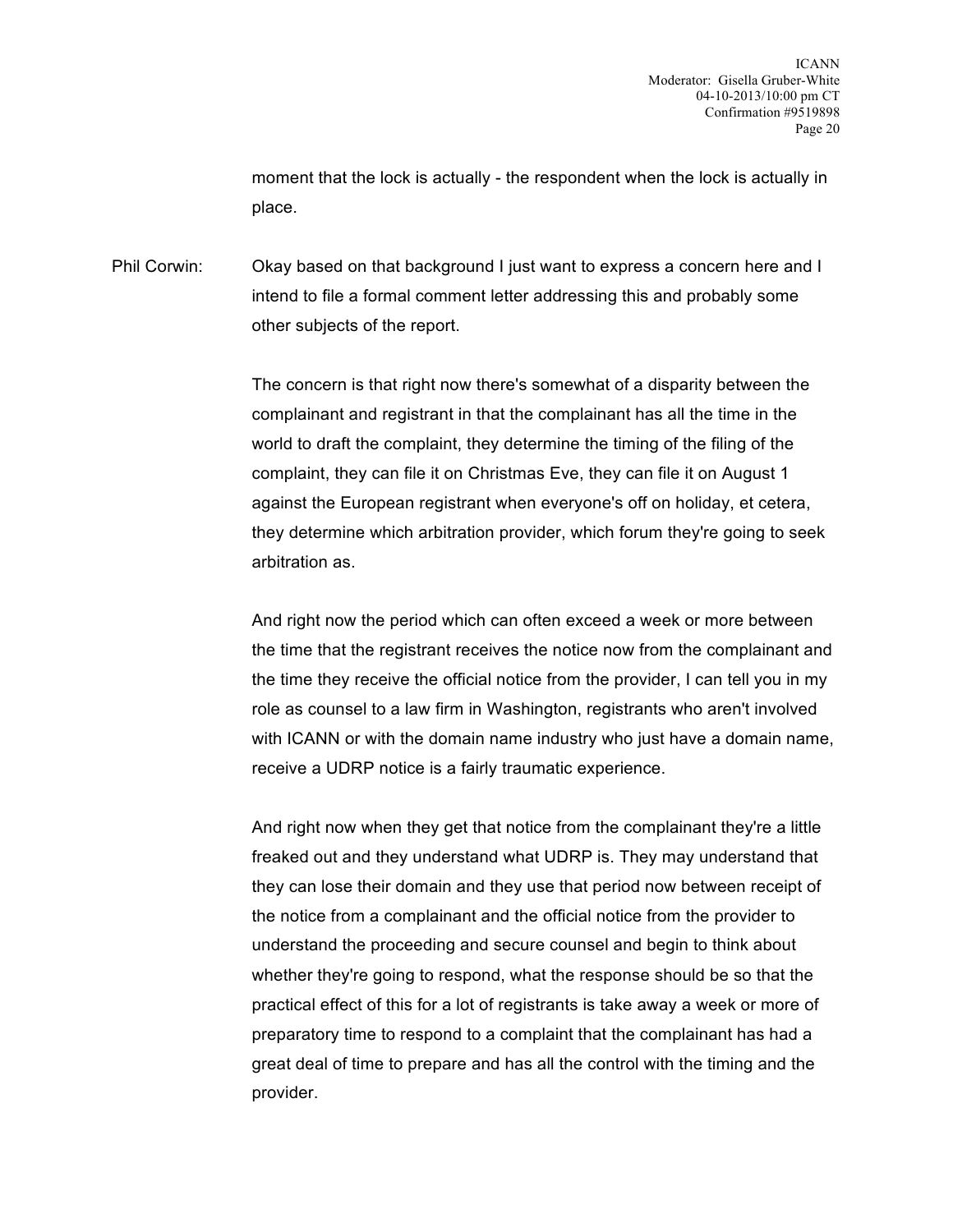So I think in no way am I advocating for cyber-flight but I think there has to be some adjustment here so that all that time isn't loss. Perhaps once the lock is imposed which takes a day or so, then the registrant should receive official notice from the provider or something so that they don't lose all that time which they use right not to assert their rights when they believe that the UDRP is mistaken and they have rights to the name and should not lose it.

And again I'll be following up officially in the comments on that.

Michele Neylon: Okay thanks I've got a queue here. Just on the remote that Kristine Dorrain is saying to Phil, "We have submitted some data and have noted the number of hours spent handling cyber-flight cases, both with providers and ICANN." Then I have (Gabby) and Mr. Berryhill.

- (Gabby): I just wanted to make the same comment that (unintelligible) so it's okay thank you.
- Michele Neylon: No comments of your own?
- (Gabby): No I just wanted to comment the (unintelligible).

John Berryhill: Okay. I'd like to clarify a little bit what Phil said with a visual aid that's now up on the screen. A lot of people who comment on these things and talk about these things have not been in the trenches and don't see what goes on.

> What you're looking at on that screen is a UDRP complaint and I have the WIPO case number on it. It was sent in one, two, three, four, five, six 3-inch binders, it weighed over 20 pounds and that is what we're talking about hiding from the domain registrants in order to minimize the amount of time that they have when they get this UDRP notice of commencement.

And the first thing they do as Phil said is they go to the lawyer that drafted their mother's will, they go to the lawyer that helped them with the deed to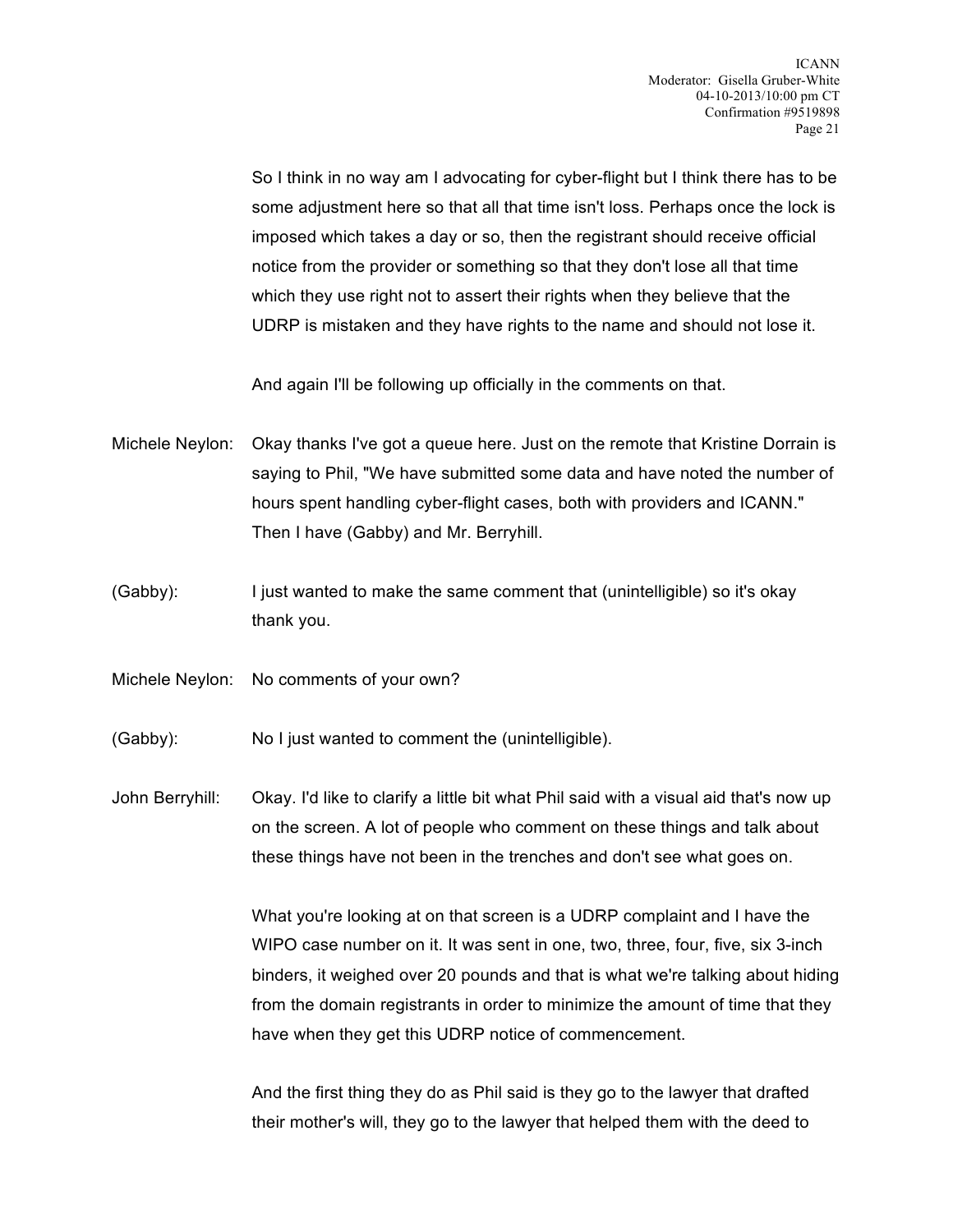their house who's never heard of... I mean the first thing that many clients - I have a longtime very sophisticated client who got a notice from the ADNDRC Seoul, Korea office in a case last week, even I didn't know that they had opened an office up in Seoul, Korea. Because there are also fake UDRP complaint notices that get sent around because all of this is conducted by email and these things go into spam.

So as you can imagine walking into a general practice law office with something that looks like what we have hear on the screen when the first question out of the lawyer's mouth is going to be what is a domain name, this idea of cutting down on the time that someone has to as Phil said secure counsel that even knows what we're talking about here is a little odd.

And I understand the issue. In fact I saw the other day some blogger saying oh well if you get a UDRP notice go ahead and delete the name or something like that. I would say to Phil there are people that do that. It is an actual nuisance that occurs. But having put in, once we get a policy in place where the registrar is to lock the name upon communication from the UDRP provider then there's not reason to wait until some further step to provide the respondent with the actual complaint.

And I'll tell you what I will do if I see domain names being locked and a UDRP provider not being forthcoming with providing me with a copy of the complaint that's been filed against my registrant and the domain name that is locked is (Christina) I will go to the district court in Minneapolis and I will just file an emergency motion to get it out of you it's where the rule ends up. Thank you.

Michele Neylon: Thanks John. There's a couple of comments on the Adobe Connect remote which I wanted to try to summarize quickly for those of us in the room who may not be looking at it.

> From (Desiree Boxburger), A Plus.net -- one recommendation that I believe we need to clarify in the definition of lock. There are three layers of lock: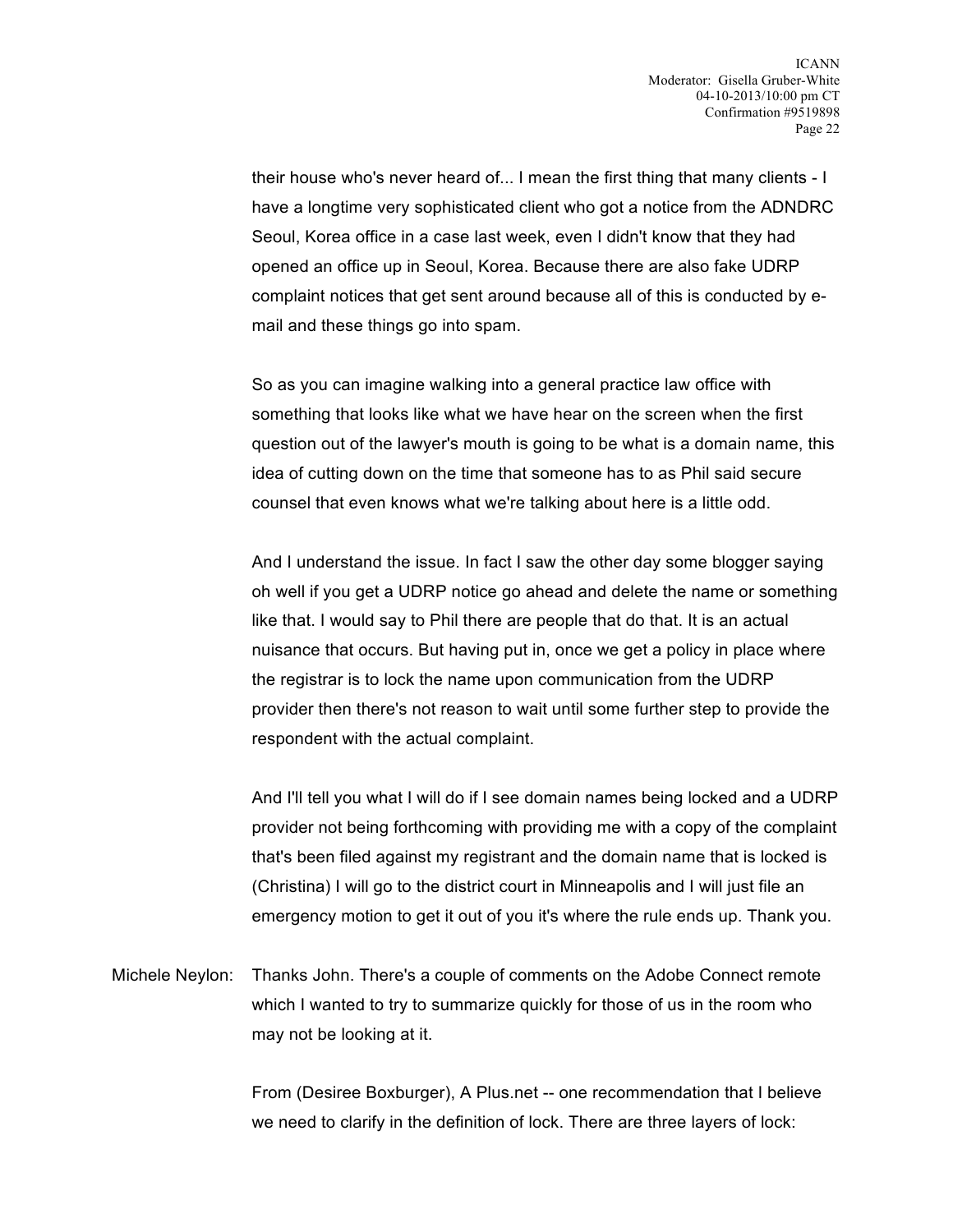registrar, registrant and registry. Some but not all registries allow for locks. However those locks do not bar changes to the Whois especially in commonness, in other words in Whois.

Also I do like the clarification that barring changes to Whois but allowing resolution of the domain name.

Volker I see you are here, welcome. Any comments or are you just looking directly expressly at me?

- Volker Greimann: Well in discussions it was clear that we were talking about the registrar lock because that's the lock that the registrar is able to place so maybe we should just clarify this more but I think it should be clear from the documents that we've prepared.
- Michele Neylon: Okay thank you. Marika?
- Marika Konings: This is Marika. One of the things I think the working group did discuss but didn't make a firm recommendation on it at the moment is that I think it does say somewhere that before the lock is applied, the registrar's not supposed to contact the registrant on that to authenticate the privacy proxy service. But I think we haven't indicated that a requirement for the registrar to notify the registrant at the moment they lock it.

So I don't know if that's something for example to address some of the concerns in saying there is less time because there may be some time in between the registrant confirms to the UDRP provider and the UDRP provider then transmits the complaint to the respondent so maybe then a mechanism as well to build in more time so where as soon as the registrar locks the domain name, they confirm that to the registrant that is has been locked because the UDRP has been filed and further information will be followed.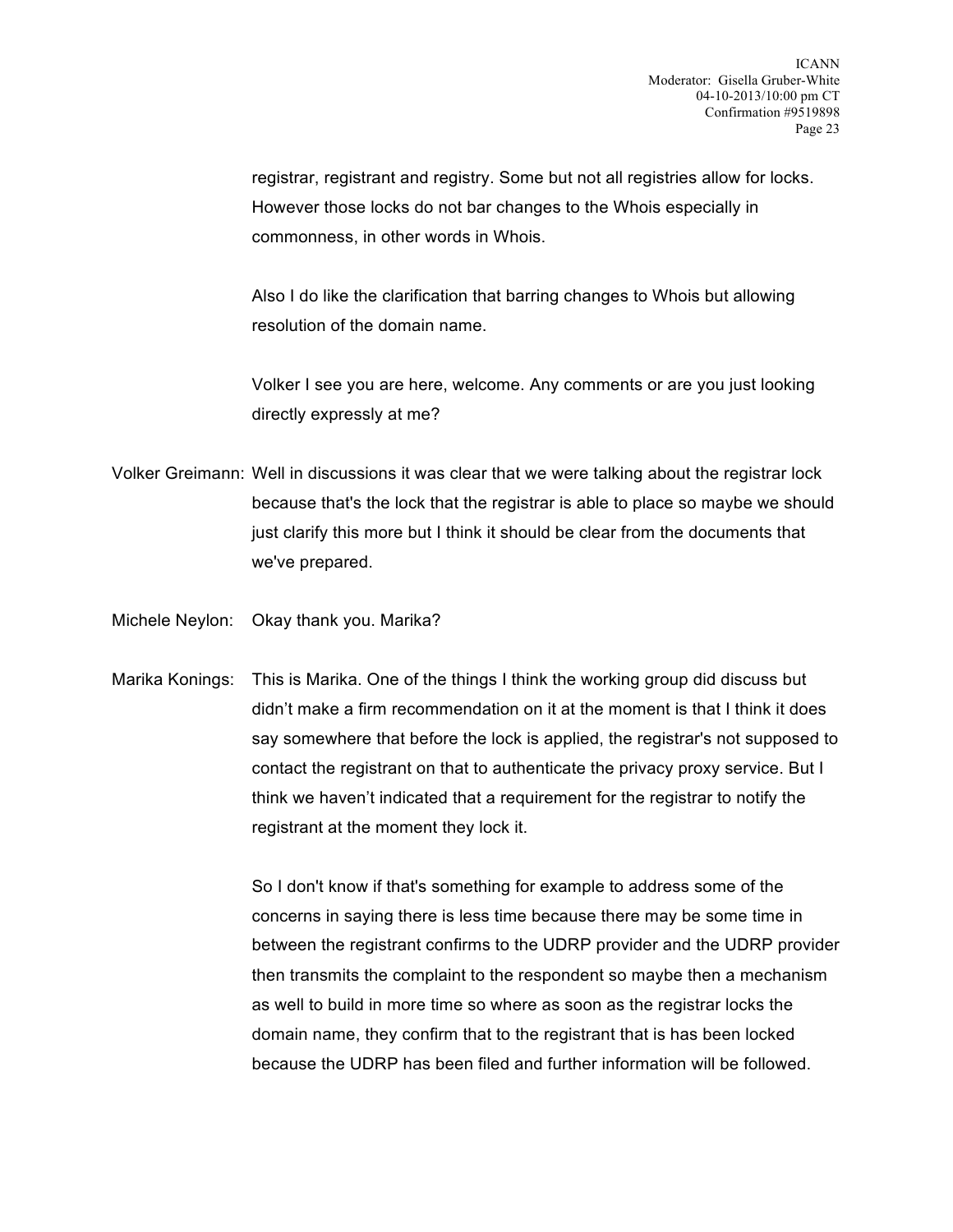Also the requirement to lock within two days doesn't mean that the registrar cannot lock before. I think some registrars have indicated as well that they typically receive a copy of the complaint at the moment of filing by the complainant and they often already lock at that stage.

So again if there would be a requirement built in that a registrar has to notify the registrant at the moment they lock a domain name once they received a copy of a complaint, that may be another mechanism to provide a heads up start but at the same time have the domain name lockdown to prevent any changes which I think is the main concern or the main reason why the working group has considered changing that requirement to require the complainant to notify the respondent at the time of filing.

Michele Neylon: Thank you Marika. Go ahead.

David Roache-Turner: This is David. Just from a WIPO provider perspective I think that latter proposal that Marika just mentioned is one that would work from our perspective and I think the objective here is to get the domain name locked as early as it can be locked to preclude the risk of cyber-flight. It's certainly not intended or designed to minimize the amount of informal time that the respondent has to respond to the complaint. That's not the purpose at all.

> Just in response to Phil's query there is also some documents that we fed into the deliberative process as part of the earlier discussions in the working group providing some case studies on the issue of cyber-flight. So if you wanted some information to pass it into your submission process, it should be there in the record from our side as well.

> But the other option of course which I think will save some discussion as well is the idea of further reducing the period of time that the registrar might have to put in place the lock after a request would be received. But the difficulty with that approach obviously is that it runs into real world considerations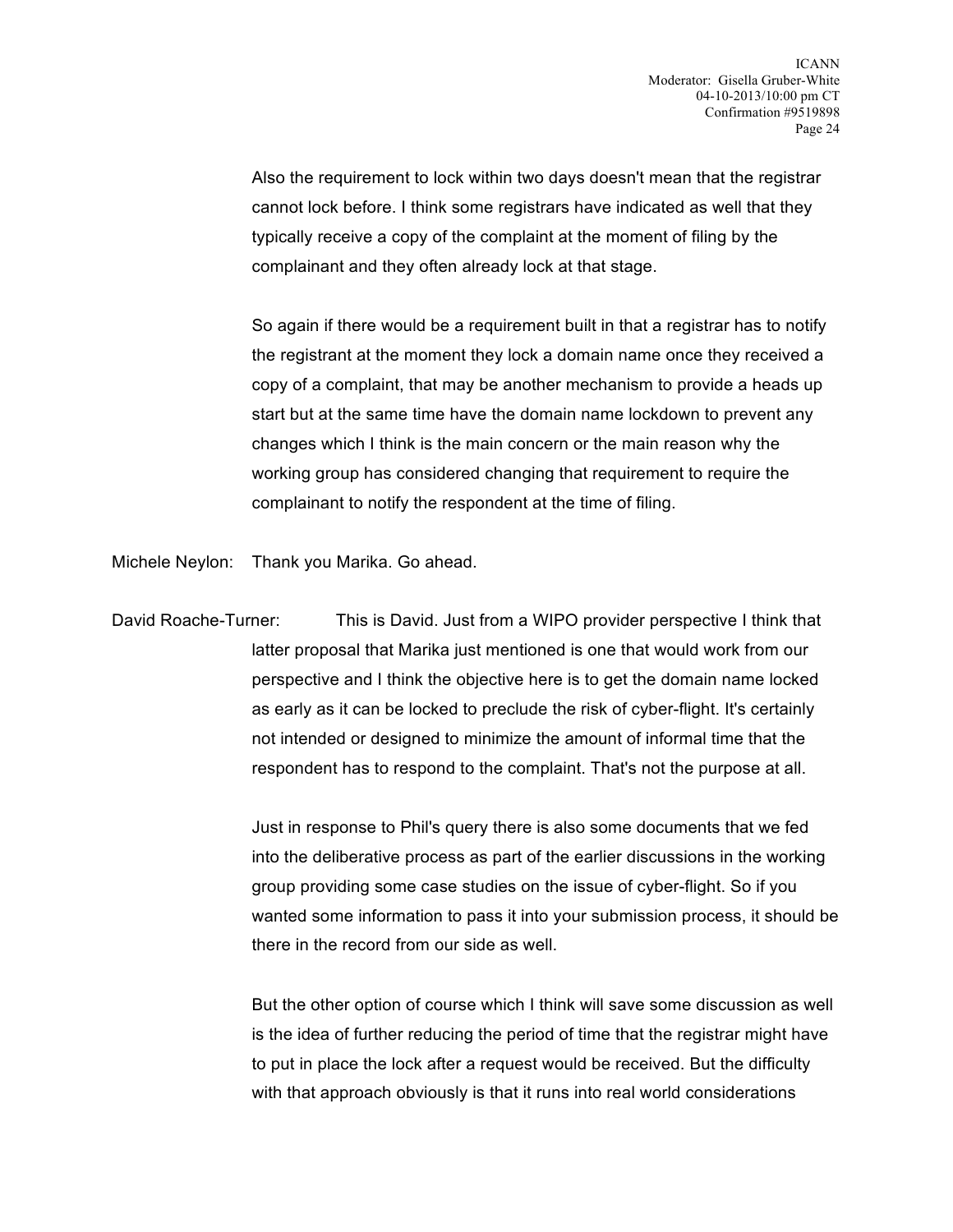about when you can realistically lock in light of weekends and public holidays, et cetera, et cetera, et cetera.

So the proposal that we see in the recommendation I think was intended to be a bit of a compromise between the two concerns. So it enabled the risk of cyber-flight which is indeed where it results in a very complicated issue to have to resolve to be managed.

Michele Neylon: Thanks. Phil, the thing from our perspective just so we're clear, for those of us involved in this we're trying to make this clearer, more predictable, less open to individual interpretation or very simply you shouldn't need to have a massive legal team as a registrar to be able to know what the hell you're going to do when there's a UDRP. I mean that's simplifying it right down.

> If any of you have issues with our recommendations, if it's not clear to you why we made the recommendation, please understand it's not that we're trying to make life miserable for anybody; we're trying to make things easier to deal with. Now that doesn't mean we've got it right. We could have made a complete mess of this and if we did well we're sorry but please give us input and feedback.

Go ahead Phil.

Phil Corwin: Just to respond quickly to make clear my concern is in no way do I wish to be seen as defending cyber-flight or folks who are trying to avoid adjudication when there's an accusation of infringements, that's not proper. If they think the complaint is unfounded and without sufficient merit, they should participate.

> My concern is that for many, many - we live in ICANN world where we know all this stuff and all the acronyms and then I just had a case where the folks who manage my IT services, you know, my Web page and things, one of the senior staff is listed as an administrative contact on a domain name that got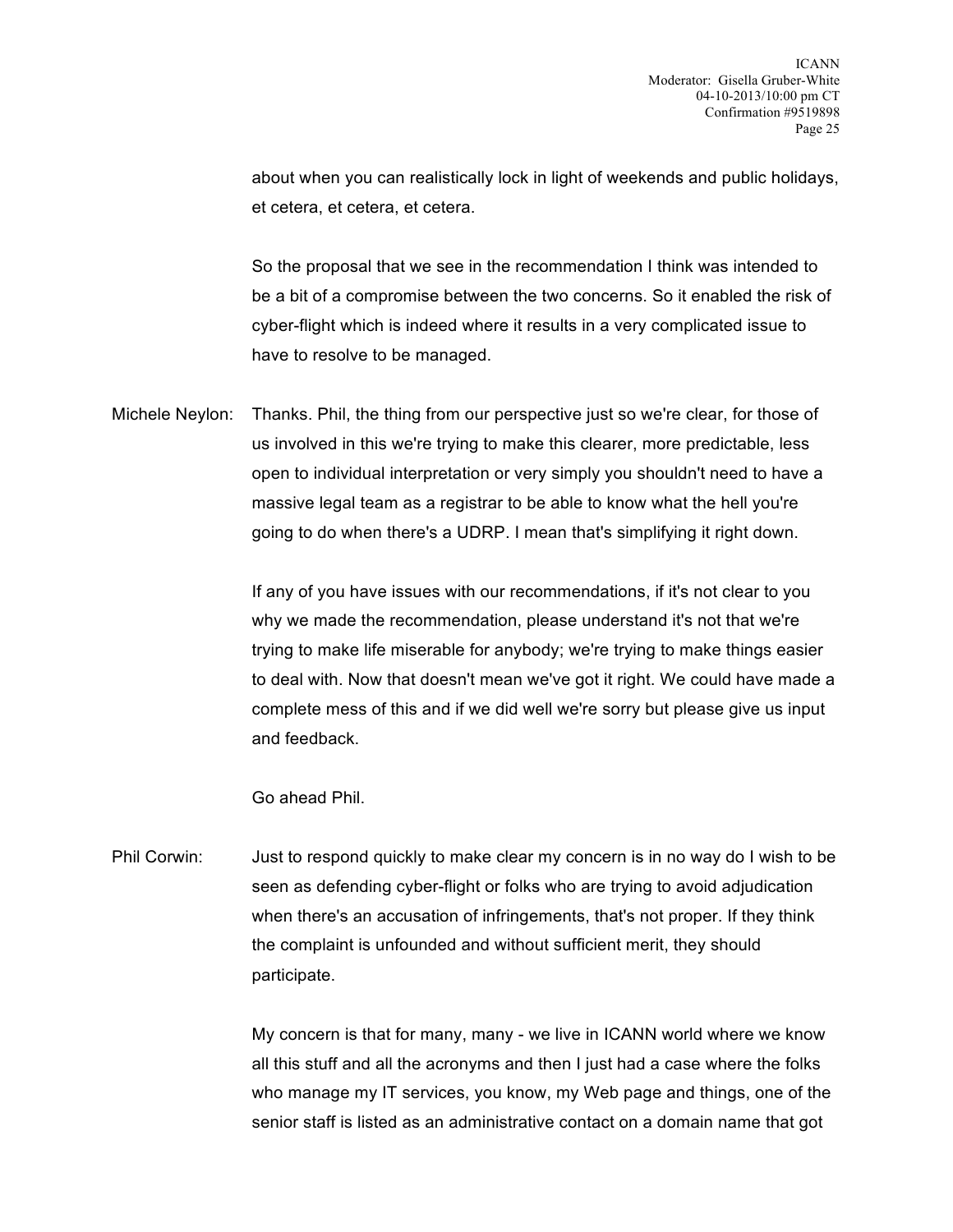caught up in a bankruptcy court proceeding and suddenly he's the object of a UDRP and there was some claim to the domain and so he's being rated of being named of a domain industry blog as a potential cyber squatter.

And he's freaked out and trying to understand way before he's received the official complaint from WIPO what is this and what do I do about it and what do I tell my customer who I've been listed as an administrative contact.

For folks who are not in this business being on the receiving end a UDRP is a traumatic experience and one that they require some time if they believe if the complaint - if there's a real issue in the case. It's not black and white. It takes time to find warranted counsel Mr. Berryhill that understands how to deal with this type of thing.

And we just don't want to any way enable or encourage cyber-flight, we want to make sure that registrants have sufficient time and don't have this week to ten days they now enjoy before the get the official notice taken away because that's a very important time period for the average registrant to understand what they're rights are and what options are available and to find competent counsel to help them respond.

- Michele Neylon: Thanks Phil. And just for the record Phil and I actually had this chat rather informally very late at night with alcohol involved so I asked Phil to come in and give them when we were a lot more sober.
- Phil Corwin: I have no recollection of that conversation.

Michele Neylon: Exactly. The gentlemen at the mic and then Elliot.

Man: And the gentlemen (unintelligible) in this case (unintelligible).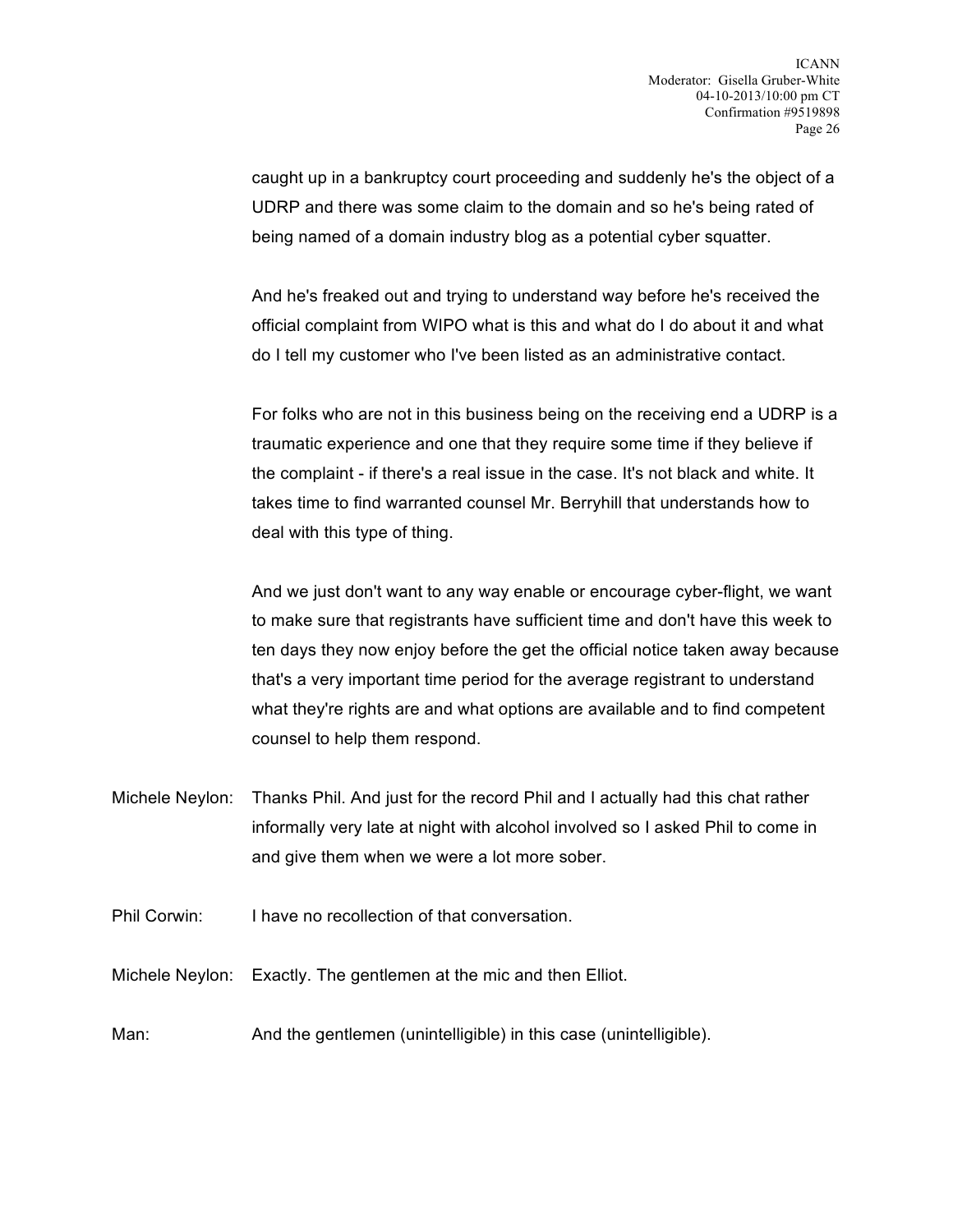I'm sorry of this question because I just arrived so I missed the first ten minutes and you may have already been perfectly clear with that but just a practical question.

When you talk about three business days is it the country of the registrar or what it is? I mean, business days and holidays, it's not exactly the same all over the world.

Michele Neylon: Okay give me one second, John, Marika -- I'll let John go.

John Berryhill: Well the UDRP is the contract provision. The contract is between the registrar and the registrant. The contract sets the venue. The contract sets this contract is valid - if I register a domain name with (Two Cals), it says this contract is to be interpreted under the laws of Canada so to the extent that the contract refers to business days and I have made that contract with (Two Cals) then you'd be looking at business days in Canada because this is a feature of a contract that has a legal site.

Michele Neylon: Is that okay?

Man: That's okay yes.

Michele Neylon: Okay thank you. Marika and then I will proceed to - or are you going to do the remote thing?

Marika Konings: Because I can't read it anymore on my screen because it's over there. So if you can read Kristine's comment before because I saw it passing by.

> But on the business days because we did include a footnote on that in the report where I think it's in line with what John was saying that business days are defined as business days in the jurisdiction of the entity required to undertake the action, so in this case the registrar.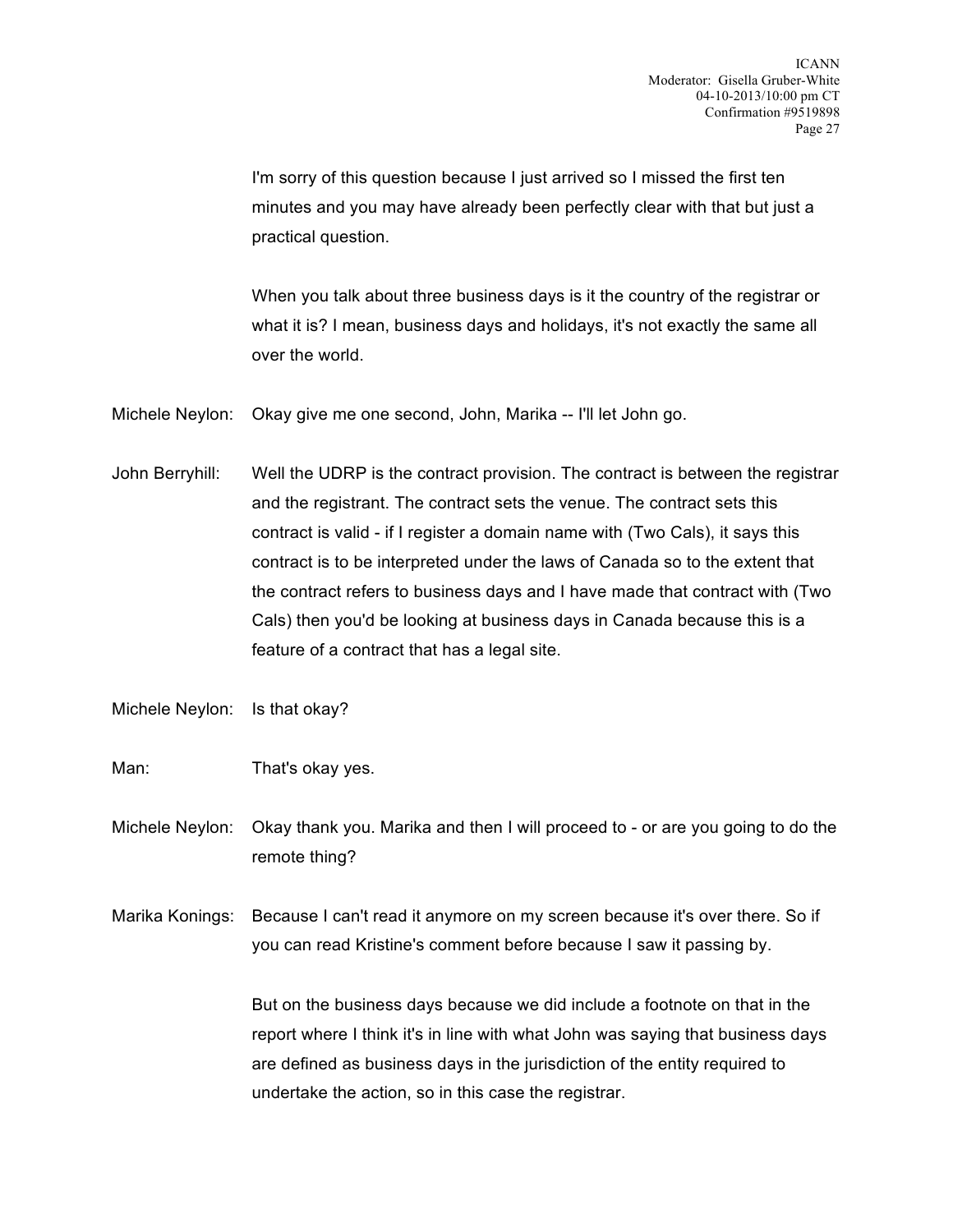Michele Neylon: So for example if you were taking action against one of the domains with us, you would have to bear in mind that we would consider the 17th of March to be a holiday.

> Before I go taking back the queue I just want to try and get some input, the stuff from remote before it goes off the screen completely.

So Kristine Dorrain was making a couple of comments and so was (unintelligible). Can somebody try and grab that because I'm having problems here?

There's some discussion on the remote about registry level locks, registrar level locks, registrant level locks and the general thing here is that in our discussions, nobody really raised the issue of registry locks. I suspect this might be because it hasn't really been an issue but this is something somebody was asking. So John do you have any thoughts on that?

John Berryhill: Yes the registry has no involvement, no touch point, no contact with the UDRP. The UDRP operates in a manner that's not even visible to the registry. It is a term of the registrar contract and there's no point in the UDRP process cycle where the registry is involved in any way so it would be an entirely new thing to take this out.

> I agree though that it is the simple solution would be to a have mechanism with the registry to at least keep the domain name at the same registrar because then it's not going anywhere and it's not getting deleted so any order bearing on that registrar would be effective.

> But the way that the UDRP was structured and is a creature of something of the way that ICANN itself was structured but in a manner to somewhat isolate the registries from involvement in any number of things that it would be convenient to have them involved in.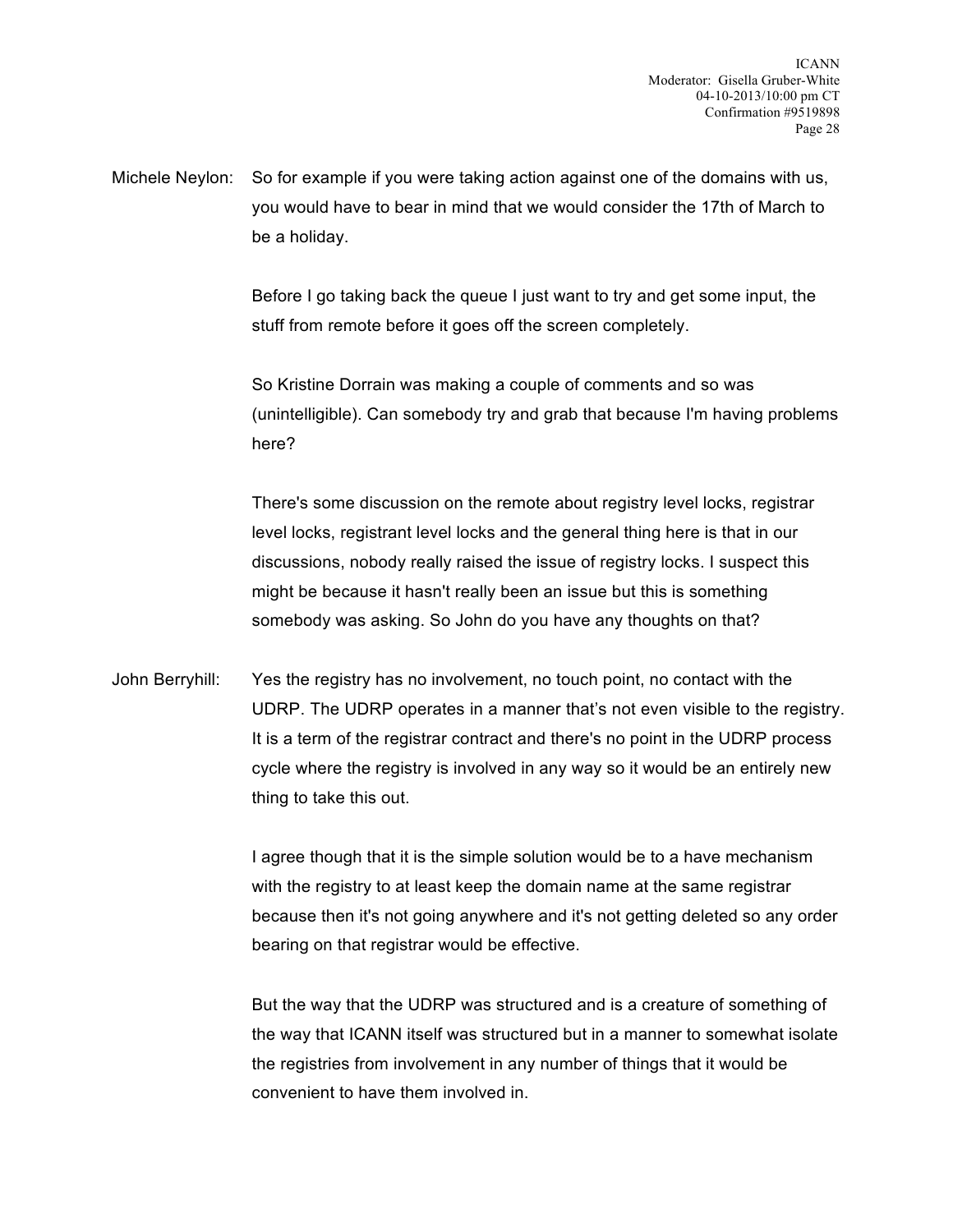- Michele Neylon: Thanks John. Marika did you want to...? No okay. Just from the remote and then I'll come to you David, Kristine I managed to scroll back up, to Phil would it be helpful if the working group provides a best practices document with information for the registrars to send their client when they lock the domain? Does anyone think that registrars would like that?
- Phil Corwin: Well I'm not representing any registrars officially for this conversation and I just heard the question so it's based on about 12 seconds of consideration. But it sounds like something worth considering, a standard.

Just like there's now a draft of the standard registrant rights and responsibilities document that will be linked to by all registrars Web pages, might it be worthwhile to developing a standard disclosure agreement that all registers are a required to send to a registrant upon when they receive notice that a UDRP has been initiated.

It would seem that it would assist particularly the unsophisticated registrant in understanding what's going on and what their rights are and how they might best proceed and that it might be a good idea to secure competent counsel as well as what the basic rules are, when the official time to respond begins running, things like that.

- Michele Neylon: Okay thank you. David and then I think I might have Elliot. No? Okay Elliott it's to you.
- Elliot Noss: There's a been a very recent change in the approach of some panelists around court orders being filed -- sorry, court orders being filed -- court proceedings being commenced, typically UDRP panels when court proceedings were commenced would defer to those court proceedings except in extreme circumstances. And extreme circumstances were defined in working group A in 1999 as things like a registrant using some remote jurisdiction to kind of forum shop to try and avoid the UDRP proceeding.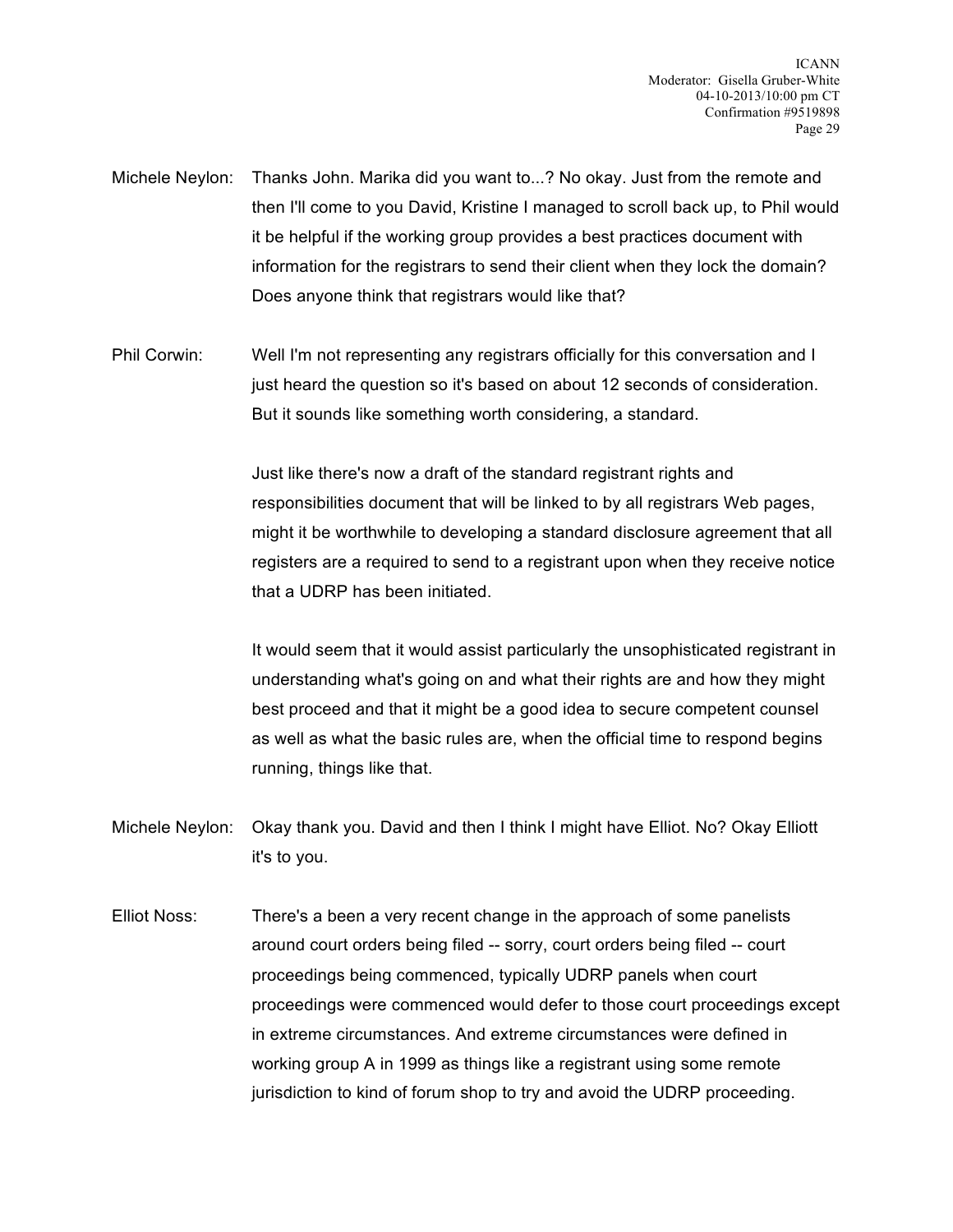Really since the commencement, panelists have respected that. There are recently panelists at least in a couple situations have actually started to issue decisions in the face of court proceedings being commenced. It's a very recent and troubling change in practice. And then that has the effect of again muddying the role of the registrar and of course of the registrant meaning you could have a situation where a UDRP panel has issued a decision but a court proceeding has been commenced.

Now the challenge is that at the creation of the policy, the policy was clear on what would happen if a proceeding was - if the core proceeding was commenced prior to the UDRP being commenced or if a UDRP was - sorry, the core proceeding was commenced in response to a UDRP decision. But the policy while it's at least to me very obvious and clear what the policy intended, the policy is silent on the situation where a UDRP proceeding was commenced, a court proceeding was commenced in response to that and a UDRP decision has been issued.

So now again we have a situation where courts are forced to interpret what we as the ICANN community want and intend from that. And what they end up doing again in this situation is trying to triangulate from old working group papers because we don't have a good set of rules, we don't have a contract with UDRP providers and we have no means of amending the practices because this is really just a - this is implementation not policy, the situation that I'm talking about.

So I'm wondering if we have an opportunity in this PDP to address this issue and close gap. I don't think the panelists or I don't think the UDRP providers want to have this gray area, I think they would probably prefer for it to be defined. But right now again it's a gray area and it makes it very difficult for registrants, for registrars and for courts. So I don't know if that was clear David but I'd love to hear your thoughts on that.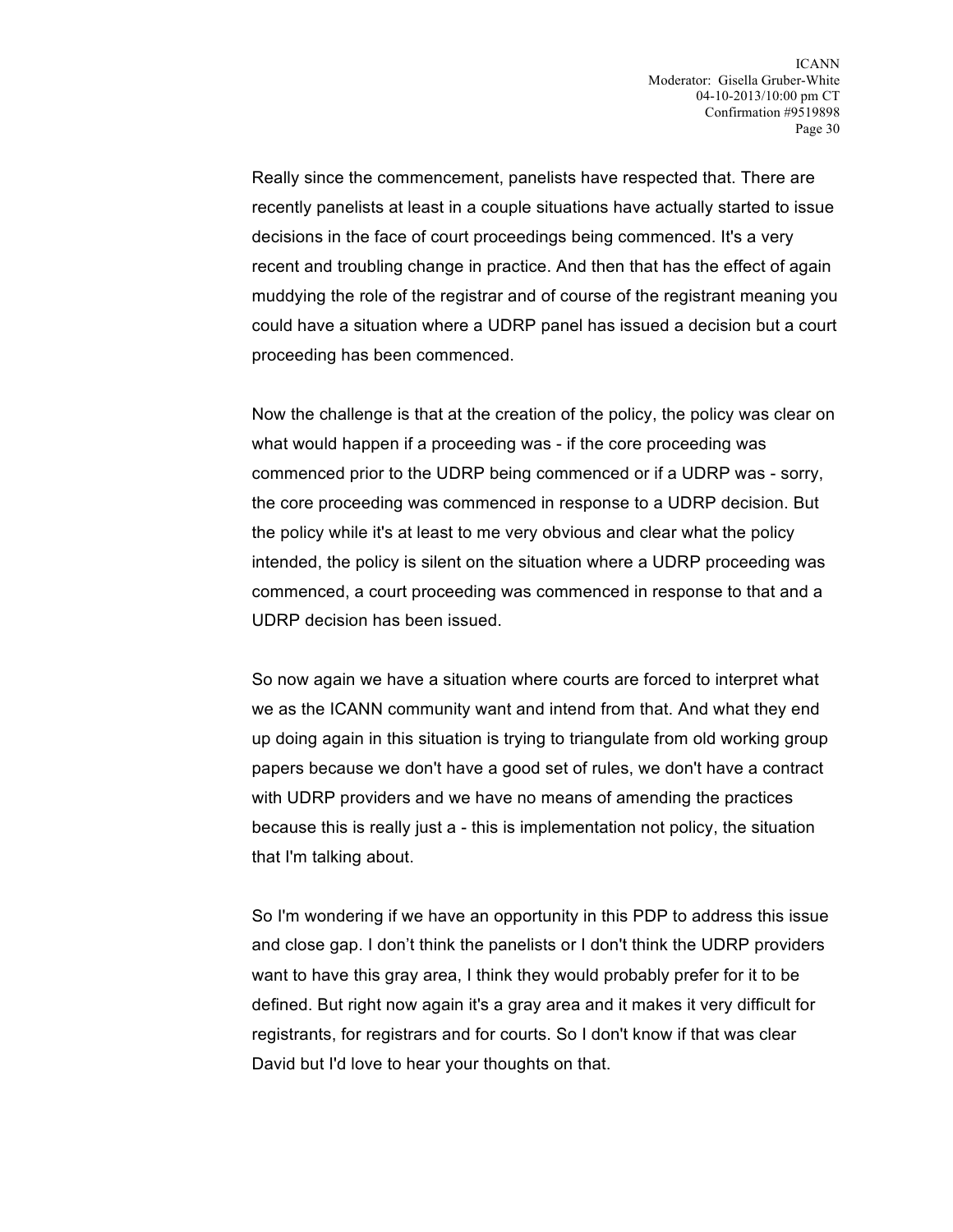- Michele Neylon: Just one thing guys we've got some people here in the audience that want to give us some feedback and David and Elliot as well. No offense but I hope you understand I want to get as much feedback from as wide as possible. So David if you'd like to come back then Elliot and then we'll go to this gentleman here. Okay?
- Elliot Noss: I'm sorry Michele I agree but look we've had a lot of this is a very specific, very important issue that...
- Michele Neylon: I don't think...
- Elliot Noss: ...should run to ground and I don't mind moving on and I don't mind waiting...
- Michele Neylon: No, no, no...
- Elliot Noss: ...my place in the queue for the rest of the discussion but I don't want to cut this short.
- Michele Neylon: I'm not trying to cut this short, I'm just trying to make sure that we get as many people in as possible. I'd like to do both.
- David Roache-Turner: Two quick comments, one on Elliot's point and one on the earlier discussion about the roll of the registry in the lock process.

I think the relationship between the UDRP and the court proceedings is an important question and I think it's one that obviously needs to be discussed. I'm not sure if it's the sort of discussion that necessarily should take place in this working group given the mandate that we've been set.

I think the place for it to occur may be in the subsequent discussion about the UDRP mechanism at large we're told by ICANN is going to follow this fairly limited technical discussion about the lock procedure. That's just my view.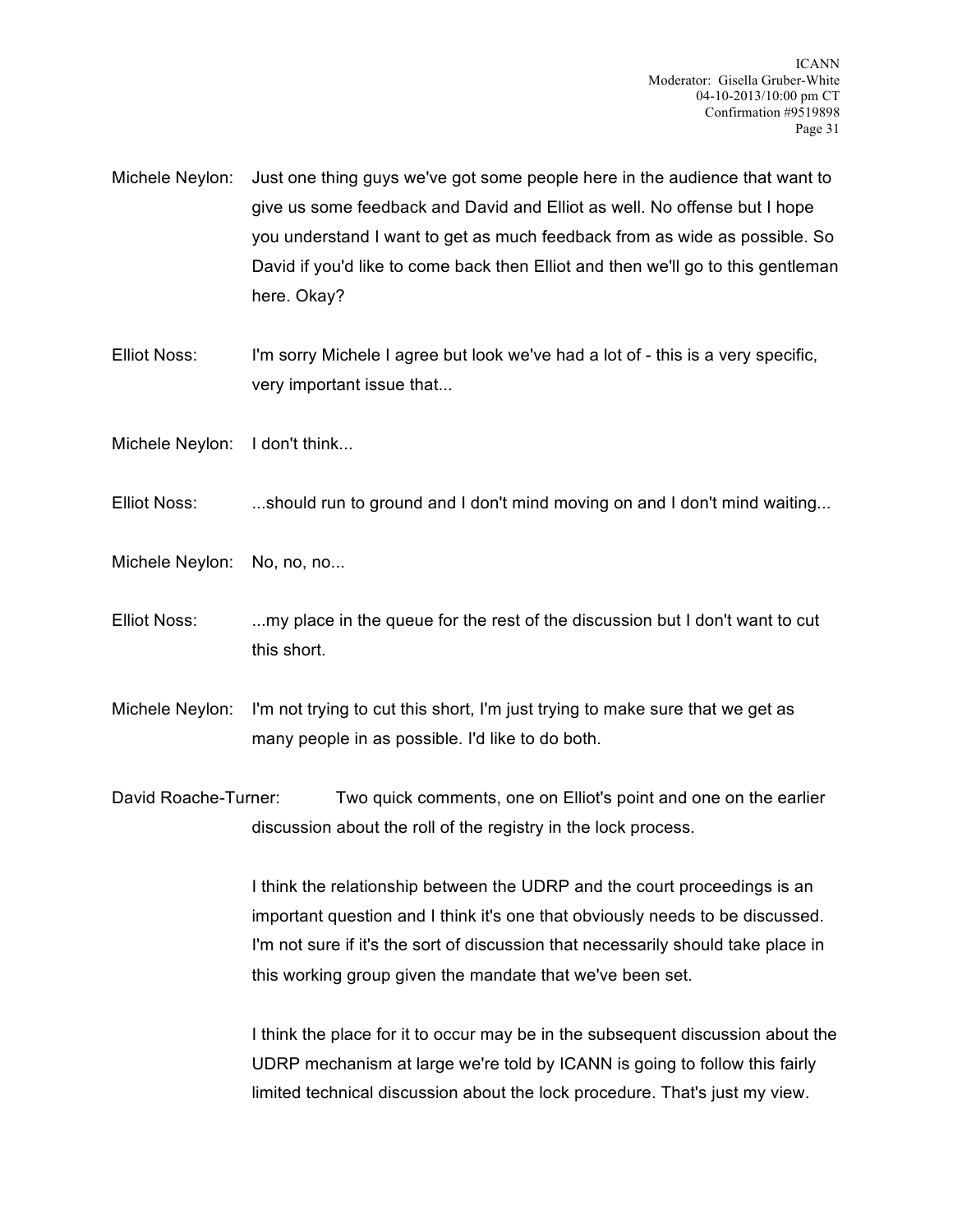But the issue of the...

Elliot Noss: I'm sorry David, I'm going to run this issue to ground first. Look the intellectual property community - John as a registrar I'm dealing with situations that I don't know what to do with. If you'd like to advise me to what to do and pick up the liability around that I'm okay with that but right now I carry it. Thank you for your opinion.

> David the intellectual property community broadly opposed looking at UDRP reform in the last go round and now I hear you saying well we might do it down the road. We have a hole today that complainants are taking advantage of and sadly that by issuing a decision, panelists issuing decisions from your arbitration forum in the face of both the working group A papers and years and years of practice has a created a very expensive and every risky gray area for registrants and registrars.

> We could deal with it well within the context of locking here right in this PDP despite John's opinion by simply identifying that where a court proceeding has been commenced, the registrar should respect that proceeding at a level superior to whatever happened -- and again that's proceeding, not order which I think is clear in the working group A papers.

If the registrar should respect that court proceeding that's been commenced despite any decision that a panelist might have rendered especially in a situation where a complainant hasn't even filed a response because they've relied on 12 years of practice and instead have gone to court.

David Roache-Turner: This is David just briefly I'm not sure it's for a UDRP provider to advise a registrar about what its obligations pursuant to the commenced court proceedings or court orders would be. But I think that the language that you just suggested earlier is probably fairly consistent with the language that I just proposed when we were discussing the earlier recommendations.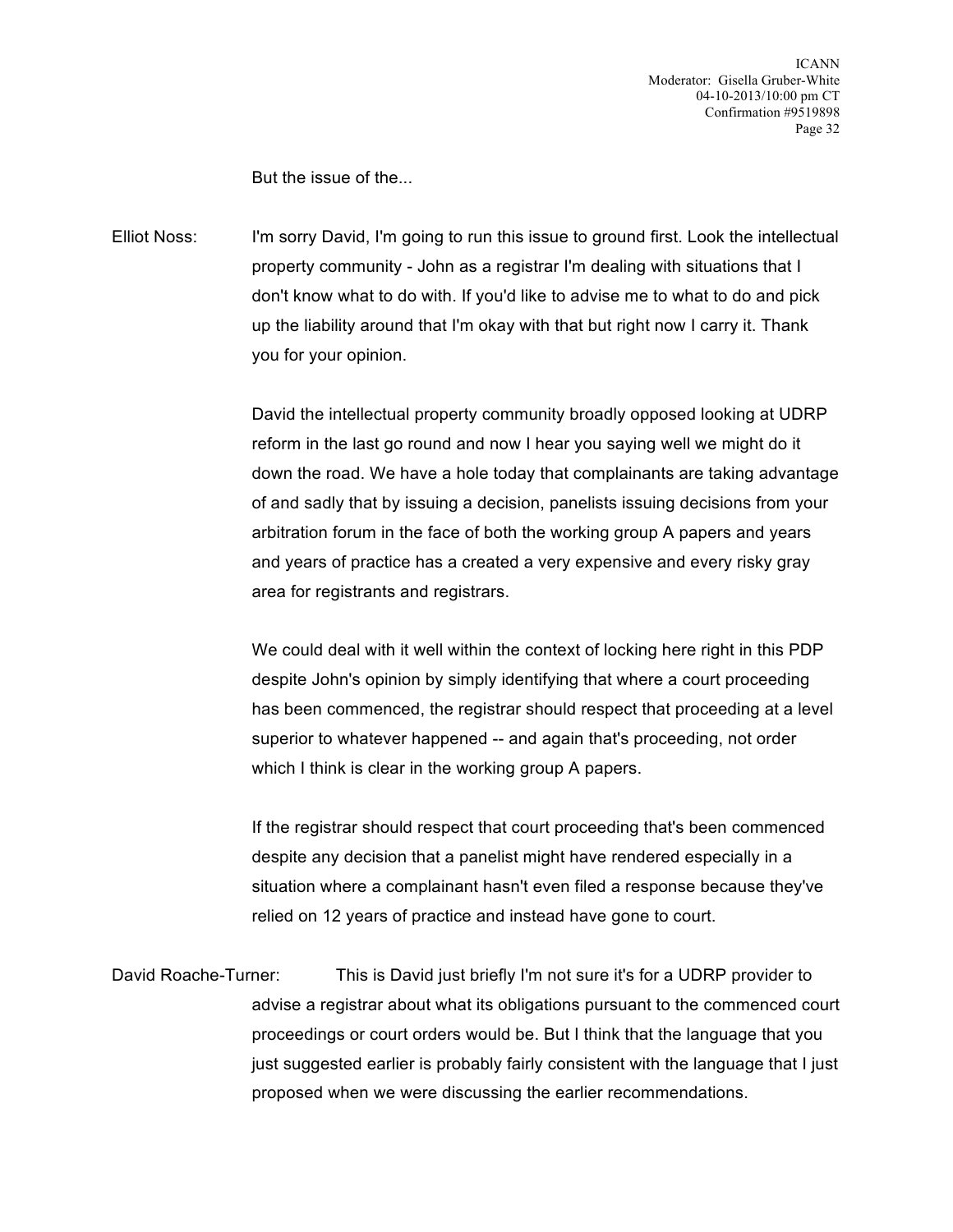- Elliot Noss: Except it could exist in that second place in this set of recommendations. And maybe what I'll do is I'll be more specific about where we could be explicit about this in two or three places in the recommendations but I'm really pleased to hear that you agree that that clarity would be both consistent with what we're all trying to do which is protect rights in a balanced way and to make sure that we kind of have clarity for all participants so that's great.
- David Roache-Turner: This is David. In my personal view it makes sense I think to make clear that the discussion we're having is about the operation of the UDRP and that any instructions or recommendations that would be made would be subject to any obligations that the registrar would be under pursuant to commenced court proceedings or to any court order that would be issued.
- Elliot Noss: I think that's great thank you.
- David Roache-Turner: I just want to make a quick comment if I could on the issue of the lock and the role of the registry. I just to want to mention and there's been some discussion of this earlier in our deliberations that the way that it operates under the URS, the Uniform Rapid Suspension system, which is intended to be a complementary rights protection mechanism is that it's the registry that imposes the lock and the registry imposes that lock within 24 hours of the receipt of the notice from the relevant provider.

I think there is some value in seeing if there are ways that we can align the operation of those two mechanisms because they're both rights protection mechanisms and they both serve broadly the same purpose. They're both going to have compliance obligations for all stakeholders in both processes and so there is value in trying to look at ways to align them where we can in my view. Thanks.

Michele Neylon: Thanks David and just on the URS thing that's the one thing we had looked at I think in our deliberations previously and had decided that it was going to be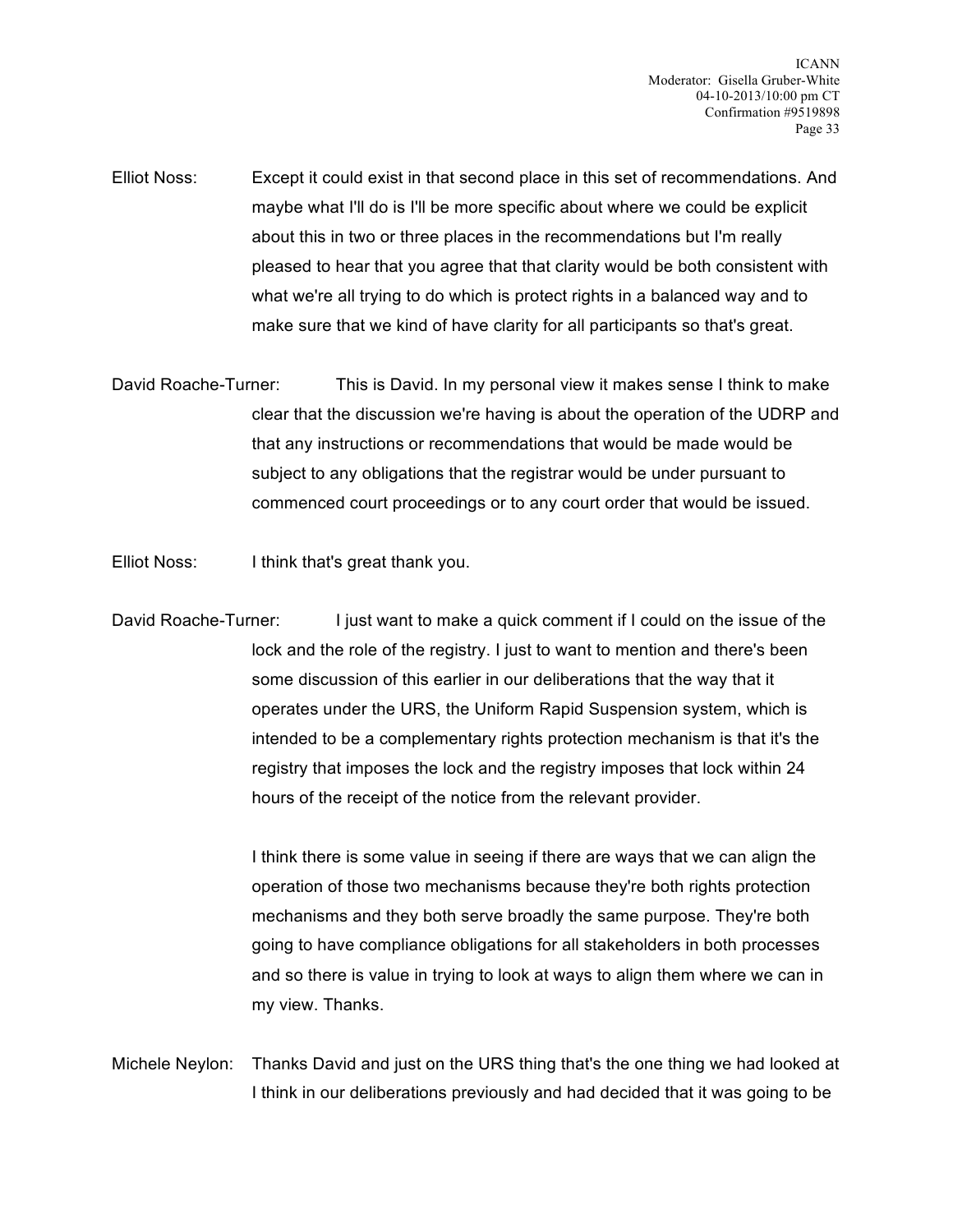a bit awkward to even consider this because well a difference thick and thin but without a scope for what we were looking at.

This is one of the other problems we've been having is that some of these conversations whilst valid the scope we had within this working group was very, very narrowly chartered.

Now I have this gentleman here to my right and then (Stephanie) sitting down there in the queue. There's a couple of people commenting from remote and hopefully we can capture those somehow.

(Yance Pitihenson): Yes hello everybody. I just came in late and it was a half an hour meeting but this is really my -- yes for the record my name is (Yance Pitihenson) and the CEO of a tiny registry in Iceland (unintelligible).

> The thing is that domain disputes is on the registry level by us and I must say I understand the gentleman from the (Two Cals) because we have had we've been in his shoes let's say. And as a registry we don't want to decide anything. We want to do but we don't want to decide. We want the courts to tell us what to do and it has to be precise.

> So we invoked our own dispute procedure within (Esnick) and I don't know, I'll be as brief as possible but I just want to tell you that we have implemented it in our Web service where the registrant appeals for a dispute lock. He has to log in. And when we were designing the system we wanted the registrant to be the person that does most of the things. We don't want to decide for him and we hardly want to touch the whole process.

> So he logs in on his username, he enters the dispute lock application and then he has to file in the forms and he had to put in a if I just read for you, article 27, (Esnick) considers locking requests if a (unintelligible) by verification that the case has been brought to resolution by. Then number one, extended costs, you have to get a consumer agency which is very strong and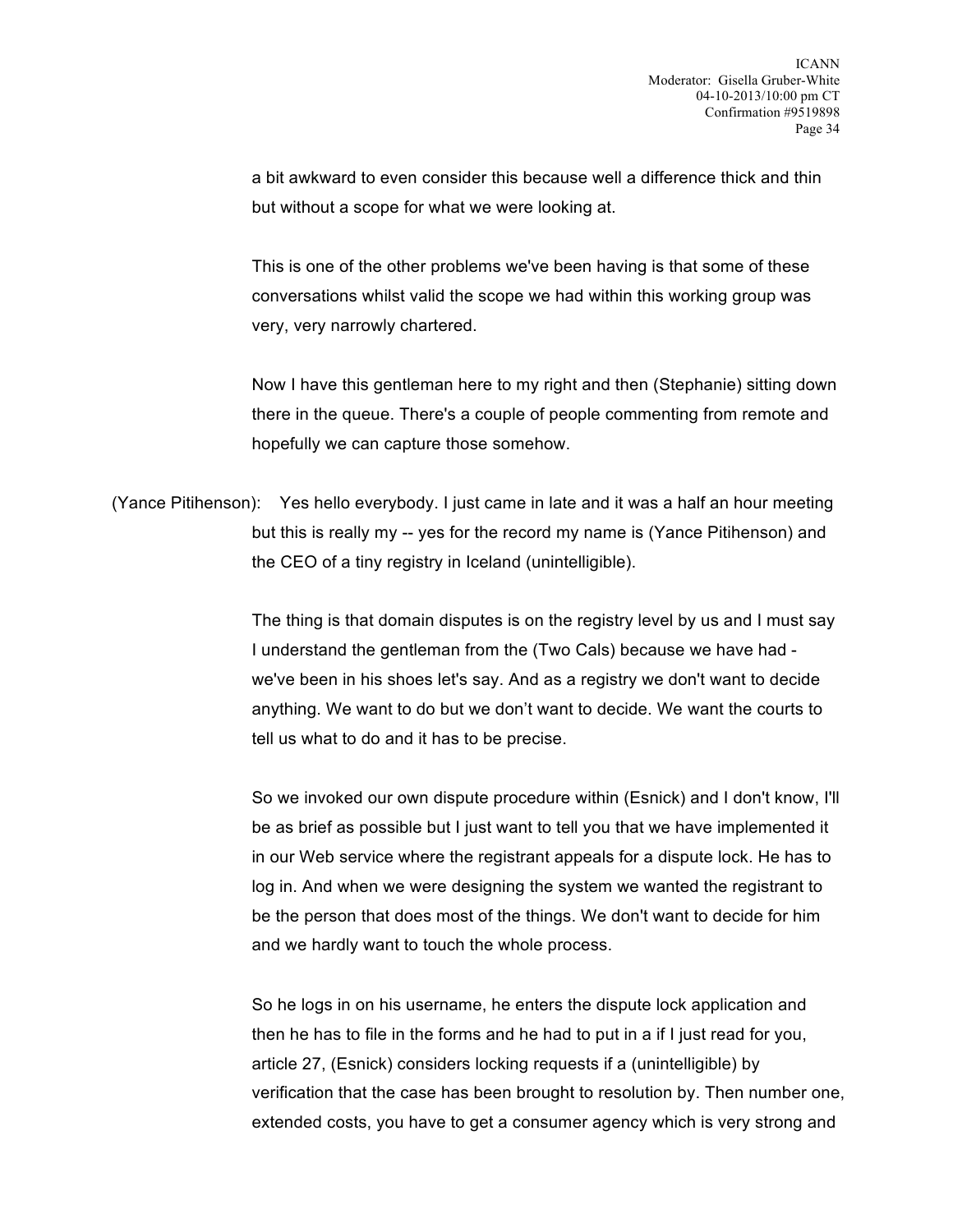(Esnick) court of appeals which we don't run anymore because the consumer agency does all the disputes now, or any other party formally qualified to issue a legal binding verdict in this case.

Now here comes the point that I wanted to say and that's why I agree with the gentleman from (Two Cals). The verdict and (Esnick) as a registry has been helping the lawyers and someone was talking about lawyers that only does wills for the mother and so on, that's also the case in Iceland, so we have been schooling our lawyers and our courts to have the verdicts as accurate as possible and tell who should to what. And only if the verdict tells (Esnick) as a registry to transfer a domain we will do it, if the verdict is towards (Esnick). But of the cases the verdict is towards the registrant and this is the main point.

The registrant has to log himself into the system on our Web site and he has to transfer the domain himself. We as a registry we don't want to touch it. They're both our customers and we look actually at the domain itself as a customer because a domain that is being disputed is always going to be at the registry.

I don't know if you get through what I mean. So the registrant has to transfer the domain. If he doesn't, if he says no I'm not going to transfer the domain to a fellow I'm competing with in the business, then there's a possibility of deleting the domain. If he deletes the domain and there's only one counterparty, the counterparty becomes the domain automatically to the system -- case solved.

If he doesn't delete the domain and doesn't transfer the domain and the verdict is towards him as a person, as a registrant, at least the consumer agency in Iceland, they'll put a fine on him and it's half a million kronor. I don't know what it is in dollars but it's a pretty heavy fine if he doesn't transfer the domain. So the registry as a third party doesn't do anything else, else providing the system to do this, the passport.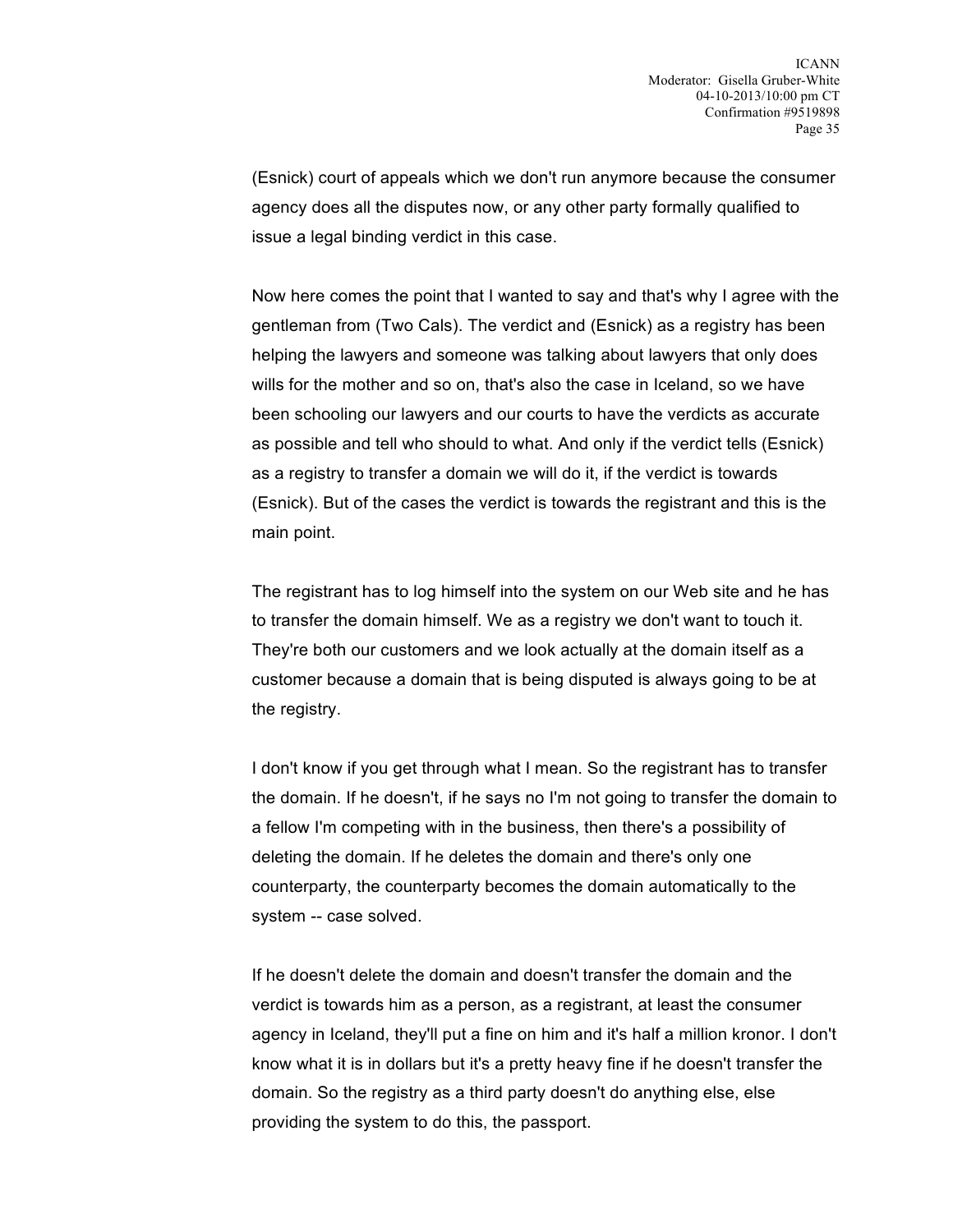Michele Neylon: Okay thank you. (unintelligible) (Stephanie). You cannot blame me for everything (Stephanie) as much as you may wish to, I'm sorry it's not me.

(Stephanie Parrot): Thank you. My name is (Stephanie Parrot) and I'm on the expert working group which of course Michele is also on with respect to the new directory of services.

> I think my thinking is very much in keeping with my colleague from Iceland so I'll try to be brief. I was following up on the point that Elliot had made that you don't have clear policy guidelines and that courts are forced to interpret. And I understand that the scope may be limited in terms of the remit of this group but I'm as a newcomer to ICANN I'm very curious as to how you do implementation at the ground level without clear policy guidance.

> It strikes me as very risky if you're hoping to actually, may I use the word, harmonize in a global sense as to what the rules are. The sooner you get the policy guidance out there, the better it's going to be before courts have years and years of precedence that they've worked out on their own.

> So my question is how do you given your scope's limited and your supposed to be implementing, how do you raise the policy issues that seem to be glaring falling out of this?

Michele Neylon: Thanks (Stephanie). Actually Elliot go ahead.

Elliot Noss: Yes you know (Stephanie) there's been a lot of to and fro with the reform, with the contracts with providers. There has been from my point of view too much resistance from particularly the IP community who I would really urge to see this as an opportunity to create clarity as opposed to a threat to the great progress we've all already made. So I would use this forum to say hey let's all work together to just get a cleaner, better operating system.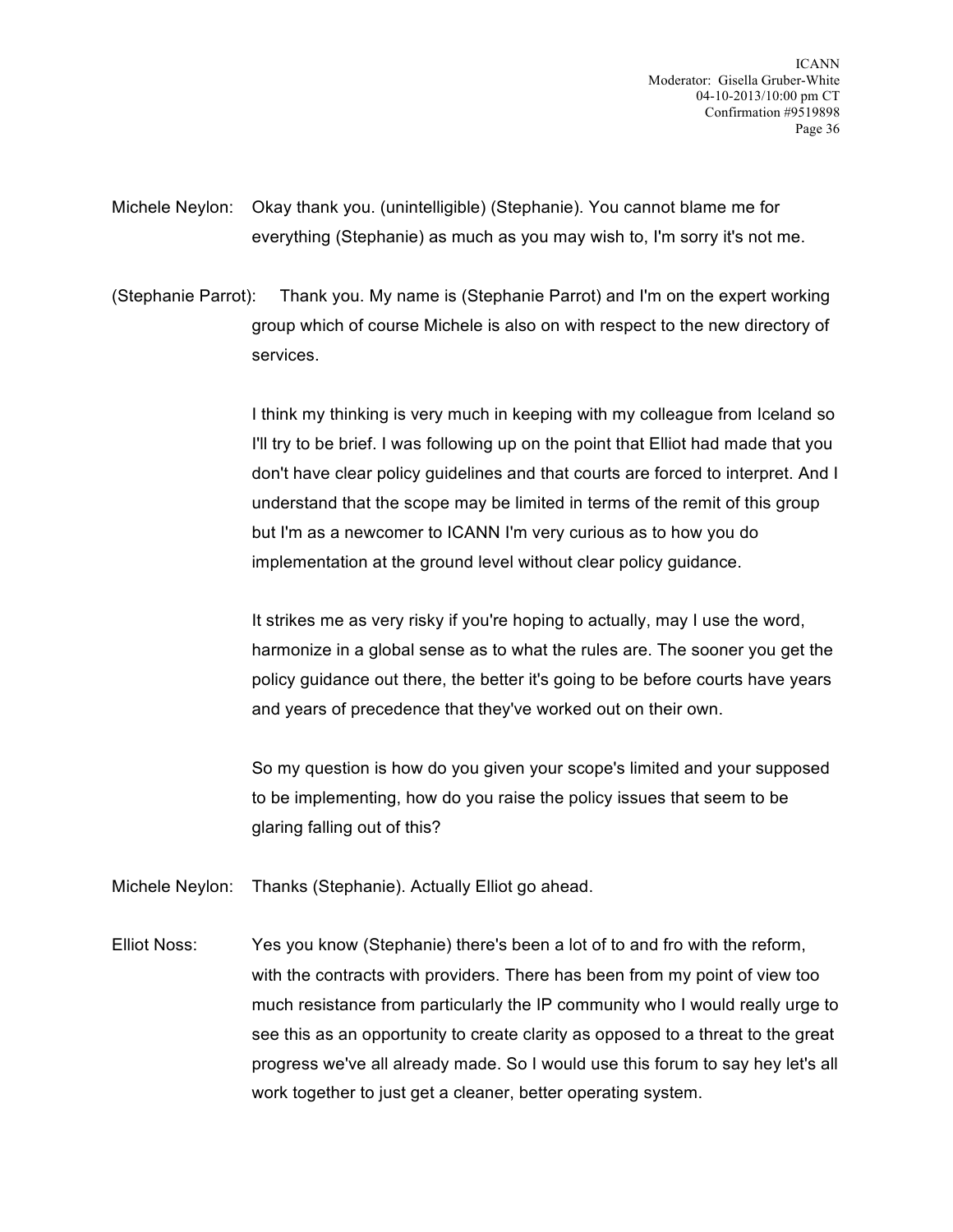I was thrilled to hear David say that ICANN has indicated to him that that's something that we're all going to be tackling very soon. And so hopefully it's the sort of on the ground implementation pieces like this that flag that we all have this big opportunity and it will be a great one to work together to really sort of make all of this more effective.

Michele Neylon: I have Marika and I also have this lady beside (Stephanie) and Phil and David.

Marika Konings: This is Marika. This is in relation to - in response to when are we going to review what has happened and as well as the comments David made. Maybe some history for those who weren't involved before because we did actually have an issue report on the review of the state of the UDRP.

> Basically there was extensively discussed a lot of issues have been identified as part of that issue report but at that time it was decided by the GNSO council that it didn't want to embark on a full review of the UDRP but only focus on this specific issue for now and actually weigh the overall review of the UDRP together with all the other RPNs that had been put in place for new gTLDs.

> I don't remember exactly what the timeline for that is but basically that review will start I believe one year after I think the delegation of the first gTLD. So that has already been put in place as a means of saying let's not only look at the UDRP but in context of all the other mechanisms so there can be an overall review of everything in place and make sure that everything fits nicely together. I think that was thinking at the time at least.

Michele Neylon: Thanks Marika. The lady beside (Stephanie).

(Lu Jo Chin): Hello my name is (Lu Jo Chin). I work for the DotAu domain administration. No we have the DotAuDRP. Basically it's based on the UDRP. I just wanted to make a comment basically to perhaps assist with the situation here.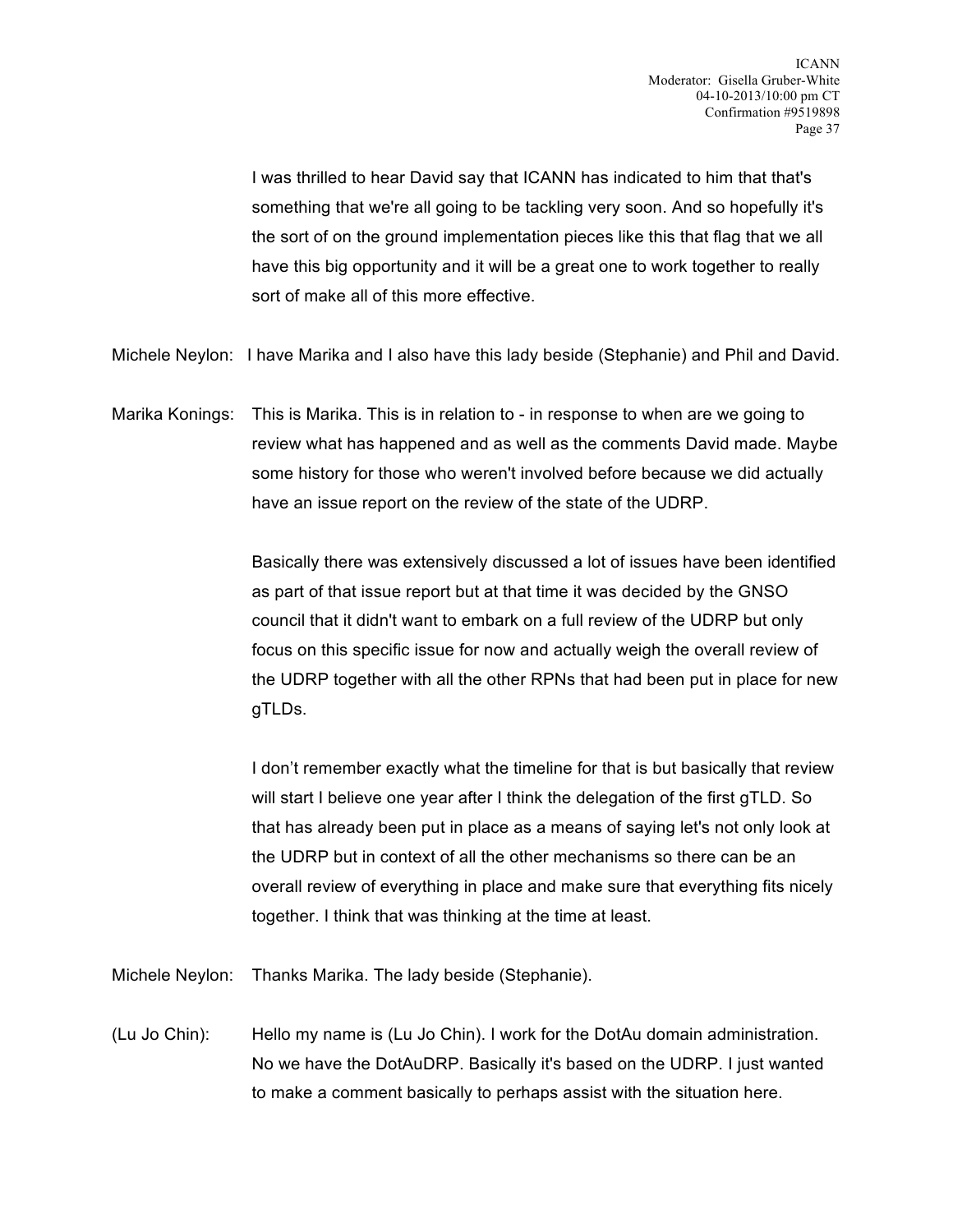And I just wanted to let you know that the auDRP has worked extremely well. We don't actually have any issues in respect to cyber-flight. We have actually never had an incident of cyber-flight.

And in addition to Elliot's comment -- sorry.

- Man: (Unintelligible).
- (Lu Jo Chin): Ah okay -- about the effect of court proceedings in relation with the auDRP, I'd just like to say this: we have released in 2003a clarification on that and it's very similar to the UDRP in relation to that and it just basically says that if the registrar has received within ten days period official documentation that they're registrant has commenced legal action against the complainant. And the registrar must take note of the action until the legal action is resolved.
- Elliot Noss: I have a question on that. Is that sorry is that, I want to make sure I heard you right, I think you said if a court proceeding has been commenced in response to the ADRP being commenced.
- (Lu Jo Chin): Yes that's right.
- Elliot Noss: As opposed to in response see the problem is the UDRP language is ambiguous. It clearly says in response to a UDRP decision but it doesn't say what happens if a UDRP - this is a gray area that sadly some in practice have taken advantage of now.

And sadly in couple narrowed circumstances, and I know you can't have perfect uniformity around your panel so I sympathize with you, but if there's a situation where a UDRP has been commenced, a court proceeding has been commenced and a panelist has chosen to issue a decision, well now a court proceeding has been commenced in response to the UDRP being commenced not in response to the decision.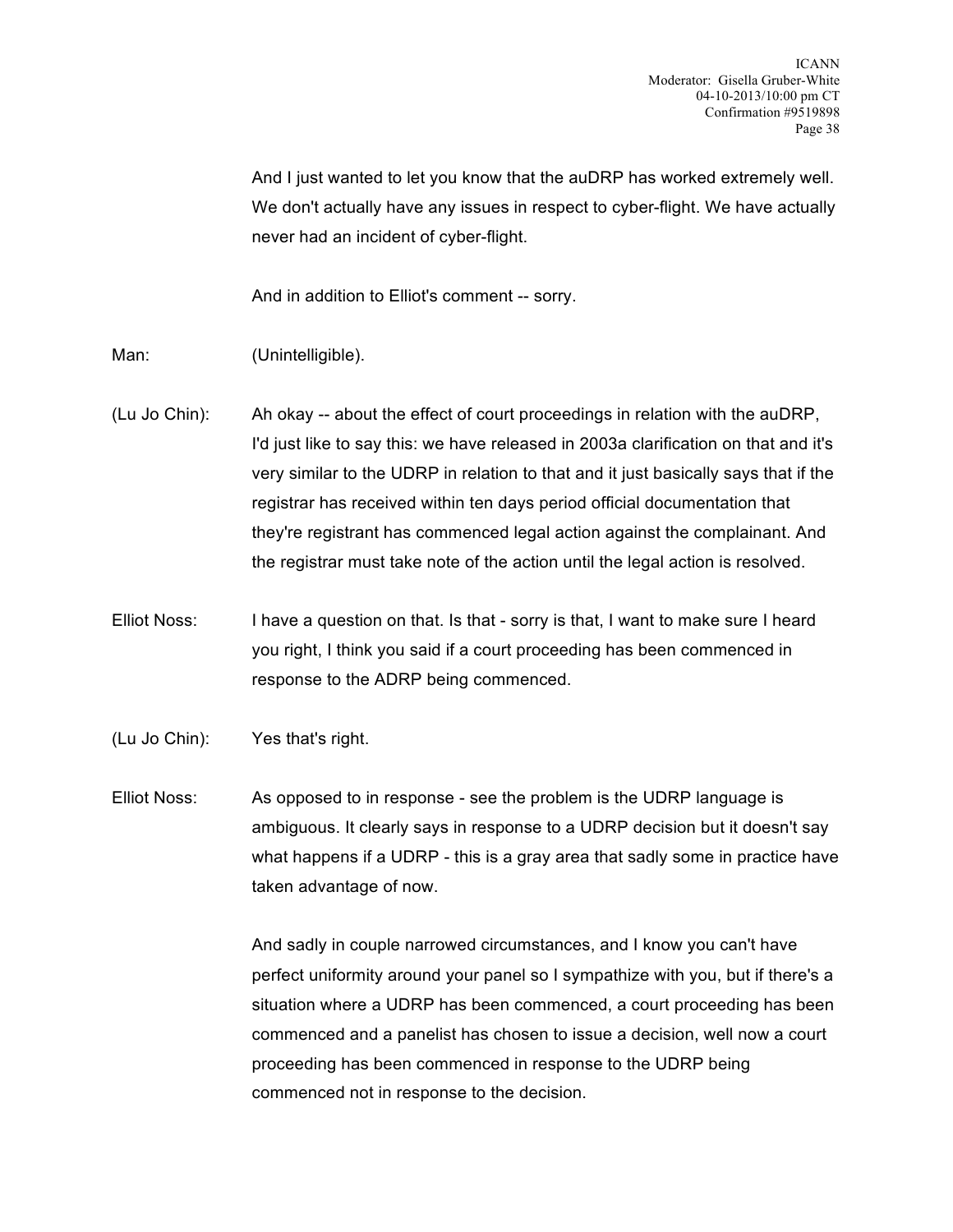And so that is just a gray area, it's not one that was intended because nobody expected there to be that crazy of circumstances either in working group A or in the way that panelists would render decisions. And so sadly there's ambiguity and where there's ambiguity lawyers love to take advantage of it and so they do.

So you're language sounds a lot clearer. I would really appreciate if you would submit that a comment to this PDP because that would be fantastic.

(Lu Jo Chin): Okay.

Michele Neylon: If you want to there's a couple ways you can send feedback with us, under the comment period open or if it's easier for you and just want to send us a link or a document or whatever either grab me or I'm going to volunteer Marika for this. She's Marika. Just grab any one of us and please do share this stuff. We want to make things better.

> And I see a couple of hands going up and I'm conscious that we have about seven minutes until we have to evacuate this room. So Mr. Corwin oh sorry, on to you, so sorry David. Phil go ahead.

Phil Corwin: Well...

- Michele Neylon: Okay David I'll let you go first. Go on.
- David Roache-Turner: Just very quickly I just wanted to clarify for the record -- this is David -- that I don't have any personal insight additional to the information that we just heard from Marika about the UDRP revision process that we envision. But of course the UDRP does intentionally preserve the rights of registrants to take a matter to court in the event of a filed UDRP action or in the event of an issued UDRP decision.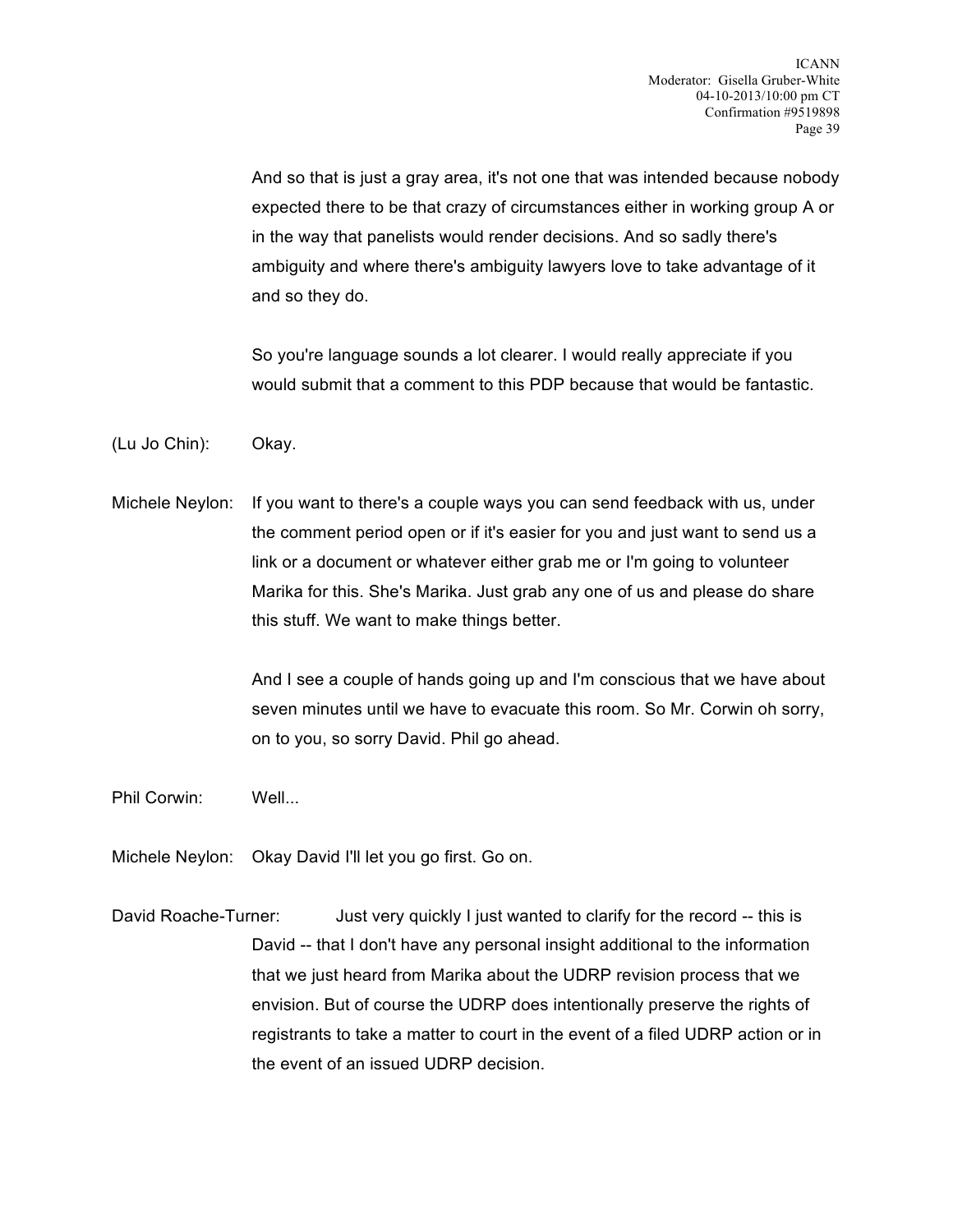- Elliot Noss: I'll give you a circumstance where panelists have ignored that what you call clarity and I think that's great. I'd love to...
- David Roache-Turner: I didn't call it clarity, I just said that the UDRP reserves the right of the registrant to take a matter to court and it's designed to do that. And I just want to also clarify that the UDRP also reserves to the panel discretion to either issue a decision in the event of commenced court actions or to proceed to issue a UDRP decision that is then not binding in the event that there would be any subsequent court action.
- Elliot Noss: Again I don't think you've heard me. There's two things. One is that the discretion which I don't question was very narrowly created to deal -- and it's expressed in working papers -- to deal with situations where a respondent is forum shopping, goes and commences an action in some remote jurisdiction with the purpose of avoiding the decision. So that's first of all.

Second of all it's not - you talked about a court proceeding in response to a UDRP decision, the problem is again so I'm clear where a UDRP has been commenced, a court proceeding has been commenced in response to that and then a panel issues a decision.

Just a very technical level that court proceeding has now not been commenced in response to a decision but it was it was a response to a commencement. And it's that gray area, again that ambiguity. I wouldn't even call it a gray area but I think the intent of a policy and the practice has been clear. But it's that ambiguity that some have now taken advantage of.

So all I'm looking for again is for all of us to have a more effective process where that ambiguity doesn't exist. Language like that ADRP language which I think you'd be very supportive of in a - at a practical level would clean all of this up.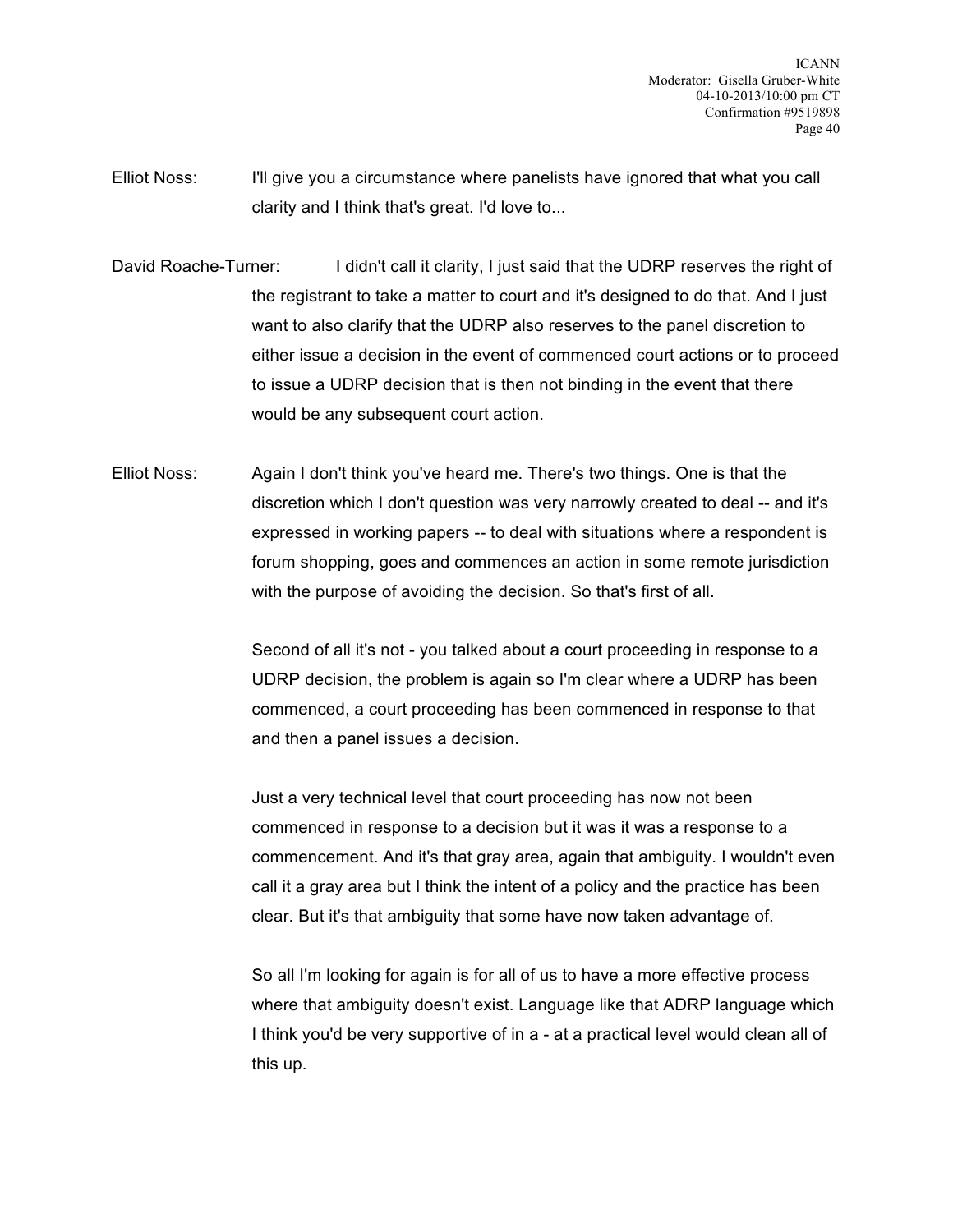David Roache-Turner: This is David again. And just a third suggestion, and I do hear you Elliot, I understand what you mean by this. But it may be also that there could be scope for considering the type of precedent that the auDRP has in place which incidentally also provides a precedent for the discussion about the cyber-flight management issue that we were deliberating about earlier.

> But it may be that that type of approach in the form of a policy or a best practice to complement the language that exists in the current UDRP might be used for a way forward on this issue.

Elliot Noss: I think that's great. You'd have to get that to your panelists hand too right? Yes I think that's great David thank you.

Michele Neylon: Okay Phil.

Phil Corwin: Just a clarifying statement on the subject of general UDRP reform, I believe I'm correctly stating what the status is at - following the receipt of the state of the UDRP report, there was intense debate about whether or not some form either substantive or at least procedurally UDRP reform should be initiated with intense resistance from intellectual property.

> And of course I'm not quite sure why except they've been - they were very focused at the time on trying to convert the new URS into a very low cost, faster version of the UDRP by reducing the burden of proof and providing a domain transfer option, et cetera. That fortunately because of efforts of persons like myself and many others resisting it did not go forward.

But the official status as of December 2011 the GNSO council voted when they allowed this report to go forward said that UDRP would not commence - now it's not required to commence -- but it will not commence until 18 months at a minimum after the introduction of the first TLD which if ICANN is on track so the first one will be introduced in the third quarter of this year would mean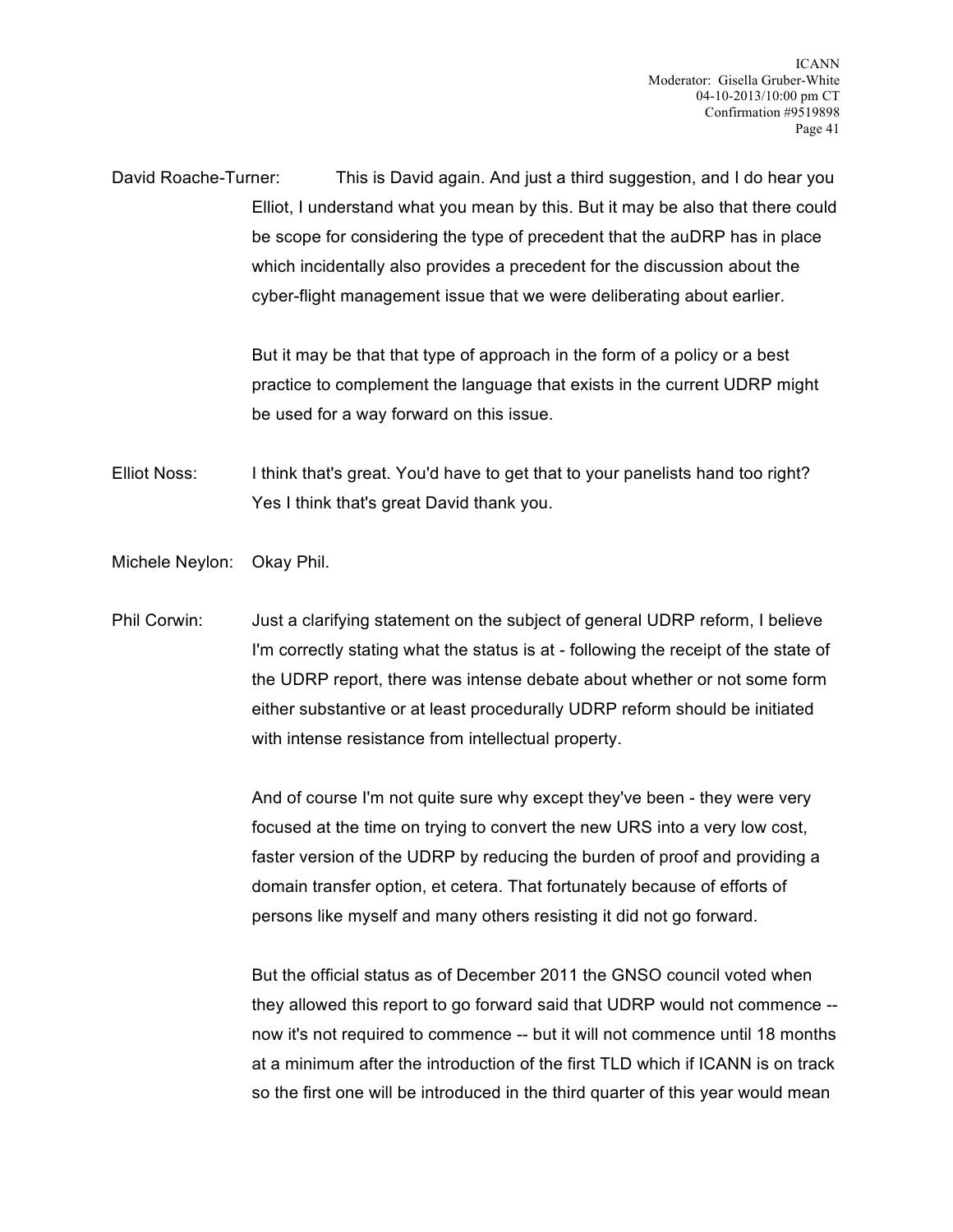that the first UDRP conform could not commence if the GNSO council sticks to that position until the first quarter of 2015.

It doesn't say it will. We don't know what various constituencies will say about commencing it in 2015 and given the importance of the subject and the complexity of the subject, I would expect that if it does commence in early 2015 we would not have recommendations for the community to consider until mid 2016 at the earliest because of the importance and complexity.

So I think just to clarify when that might happen, how much time it might take that's kind of the status quo right now.

Michele Neylon: Thank you Phil. Marika and then we're going to have to close this.

Marika Konings: Yes this is Marika.

Just one addition to what Phil said because if indeed the council at the point decides not to initiate, what will be delivered at that point is an issue report by staff. I think we have already committed to that and that is a decision by the council that was taken at that time back. But that would then identify any old issues including all the other RPMs and that point it would be the council decides whether or not to proceed or not.

But again it doesn't preclude if any other issues are raised at a council level, should the council now decide to initiate a PDP or address issues, that avenue still remains open. I just want to clarify that as well that if there are any specified issues that are raised that can always come up to the council level and if they decide to request an issue report, initiate a PDP that course of action is always available to the council.

Michele Neylon: All right thank you Marika. As we're pretty much finished here, thanks to everyone who came. This was the super duper UDRP Lock working group meeting.